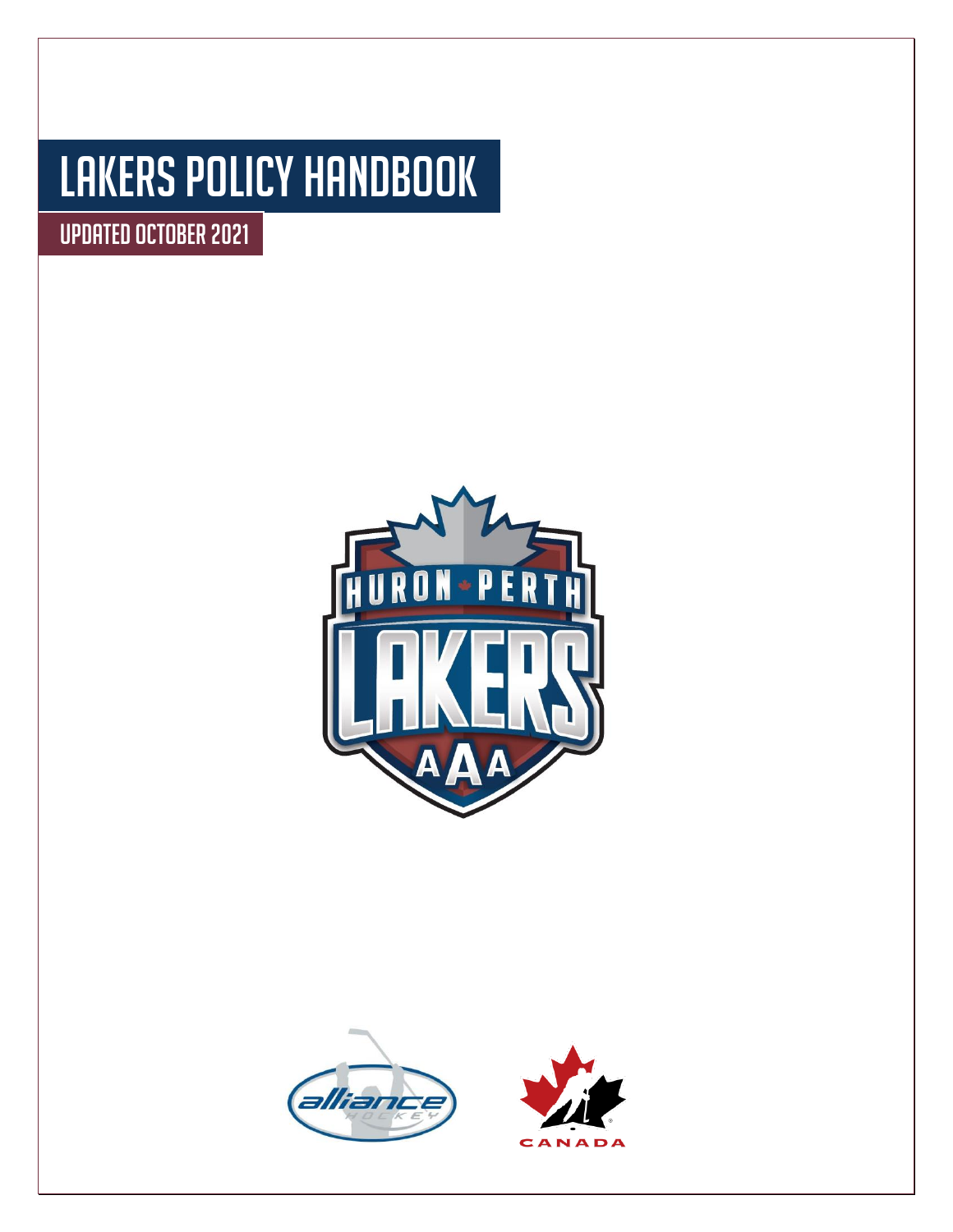# **TABLE OF CONTENTS**

"ASSOCIATION / LAKERS" SHALL MEAN THE HURON PERTH LAKERS HOCKEY ASSOCIATION

|                        |                                 | 1. Coach Selection              | 4  |  |
|------------------------|---------------------------------|---------------------------------|----|--|
|                        | 1.1.                            |                                 |    |  |
|                        | 1.2.                            |                                 |    |  |
|                        | 1.3.                            |                                 |    |  |
|                        | 1.4.                            |                                 |    |  |
|                        |                                 | 2. Head Coaches                 | 5  |  |
|                        | 2.1.                            |                                 |    |  |
|                        | 2.2.                            |                                 |    |  |
|                        | 2.3.                            |                                 |    |  |
|                        | 2.4.                            |                                 |    |  |
|                        | 2.5.                            |                                 |    |  |
|                        | 2.6.                            |                                 |    |  |
| 3.                     |                                 | <b>Team Officials</b>           | 7  |  |
| 4.                     |                                 | <b>Vulnerable Sector Checks</b> | 7  |  |
| 5.                     |                                 | <b>Trainers</b>                 | 8  |  |
| 6.                     |                                 | <b>Managers</b>                 | 8  |  |
| 7.                     |                                 | <b>Treasurer</b>                | 9  |  |
| 8.                     |                                 | <b>Team Website Manager</b>     | 9  |  |
| 9.                     |                                 | <b>Parent Reps</b>              | 10 |  |
|                        | 9.1.                            |                                 |    |  |
|                        |                                 | 10. Tryouts                     | 11 |  |
| 11. Registration<br>11 |                                 |                                 |    |  |
|                        |                                 |                                 |    |  |
|                        | 12. Player "Playing Up" Policy  |                                 |    |  |
|                        | 13. Player "Out of Zone" Policy |                                 |    |  |
|                        | 14. Fund-raising<br>13          |                                 |    |  |
|                        |                                 |                                 |    |  |
|                        |                                 |                                 |    |  |
|                        |                                 |                                 |    |  |
|                        |                                 |                                 |    |  |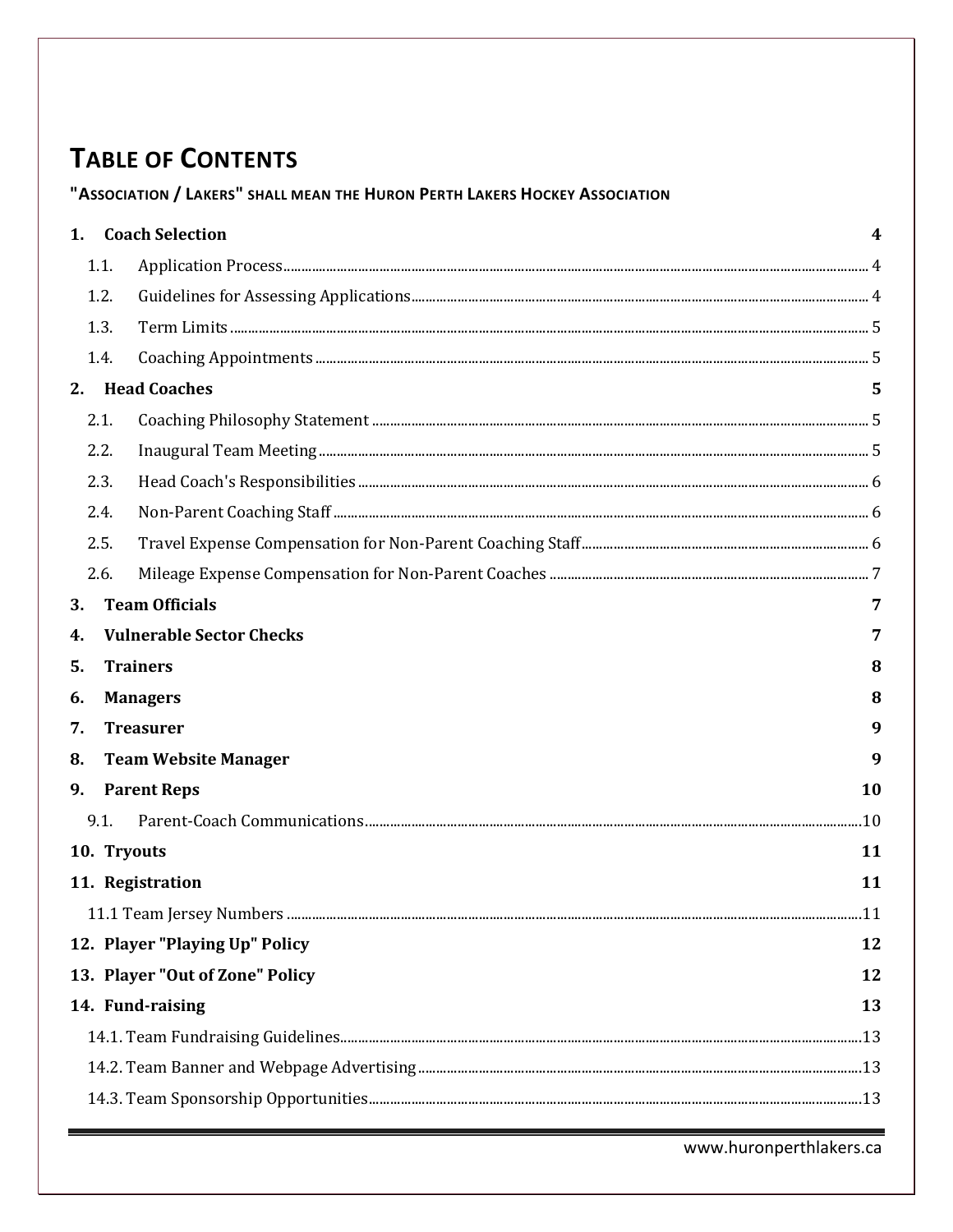| 15. Dress Codes                         | 14        |  |  |
|-----------------------------------------|-----------|--|--|
| 16. Team Player Numbers and Composition | 14        |  |  |
|                                         |           |  |  |
|                                         |           |  |  |
| 17. Refund Policy                       | <b>16</b> |  |  |
| 18. Regular Season                      | 16        |  |  |
|                                         |           |  |  |
| <b>19. Exhibition Games</b>             | 16        |  |  |
| <b>20. Tournament Limits</b>            | <b>16</b> |  |  |
| 21. Spring Hockey                       | 17        |  |  |
| 22. Practices                           | 17        |  |  |
|                                         |           |  |  |
| 23. Concussion Policy                   | 17        |  |  |
| 24. Discipline Policy                   | 19        |  |  |
|                                         |           |  |  |
|                                         |           |  |  |
|                                         |           |  |  |
|                                         |           |  |  |
|                                         |           |  |  |
|                                         |           |  |  |
|                                         |           |  |  |
| 25. Player Conduct and Discipline       | 21        |  |  |
| 26. Abuse and Harassment Policy         | 22        |  |  |
|                                         |           |  |  |
|                                         |           |  |  |
|                                         |           |  |  |
|                                         |           |  |  |
|                                         |           |  |  |
|                                         |           |  |  |
|                                         |           |  |  |
|                                         |           |  |  |
| 27. Blog and Social Media Policy        |           |  |  |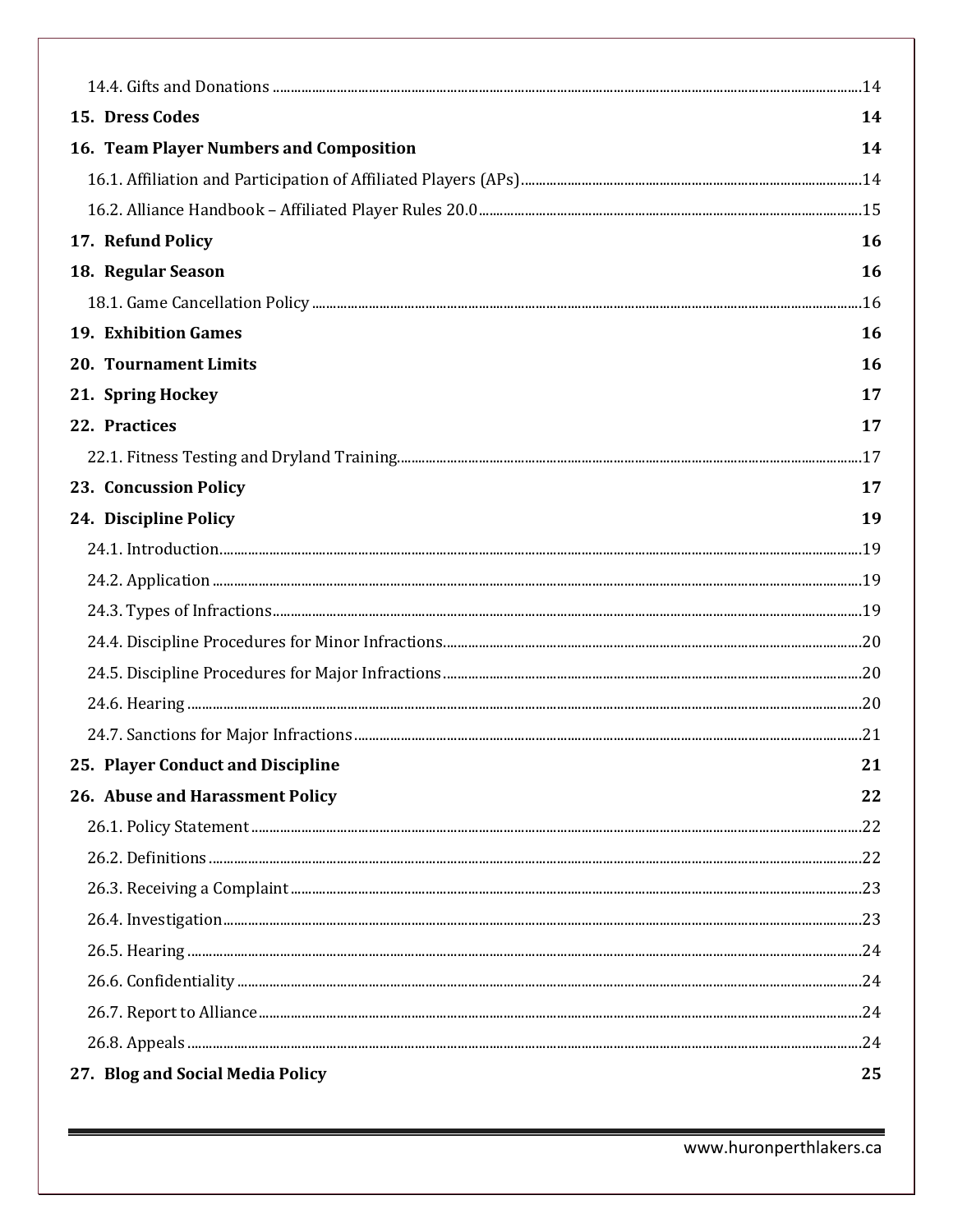# **TEAM STRUCTURE**

# <span id="page-3-0"></span>**1. Coach Selection**

### <span id="page-3-1"></span>**1.1. Application Process**

After each hockey season, the Lakers Executive will begin requesting applications for Head Coach positions for the following season. Head Coach positions will be available for all categories the Lakers intend to enter a team. These applications will be made available on the Huron-Perth Lakers website. Applications are to be collected by the Director of Hockey Operations, Director of Player & Coach Development, and the President.

The Coaches Selection Committee will conduct interviews of all candidates possessing the minimum qualifications. During the interview process, prospective candidates shall be provided with the complete list of expectations that come with the position and any relevant information regarding the program.

### <span id="page-3-2"></span>**1.2. Guidelines for Assessing Applications**

#### **The Lakers organization will not accept applications from:**

- **i)** Any person who has outstanding criminal charges of any sort;
- **ii)** Any person who has been convicted of an offence involving sexual misconduct;
- **iii)** Any person who has had a Criminal Code conviction in the ten (10) years prior to the application;

#### **In any other case, the applicant may be considered appropriate upon consideration of the following:**

- i) the type of offence;
- ii) the position being applied for;
- iii) age of the conviction;
- iv) efforts made towards rehabilitation;
- v) achievements since conviction;
- vi) references from other organizations;
- vii) conditions imposed upon the applicant to address concerns relating to the Vulnerable Sector check.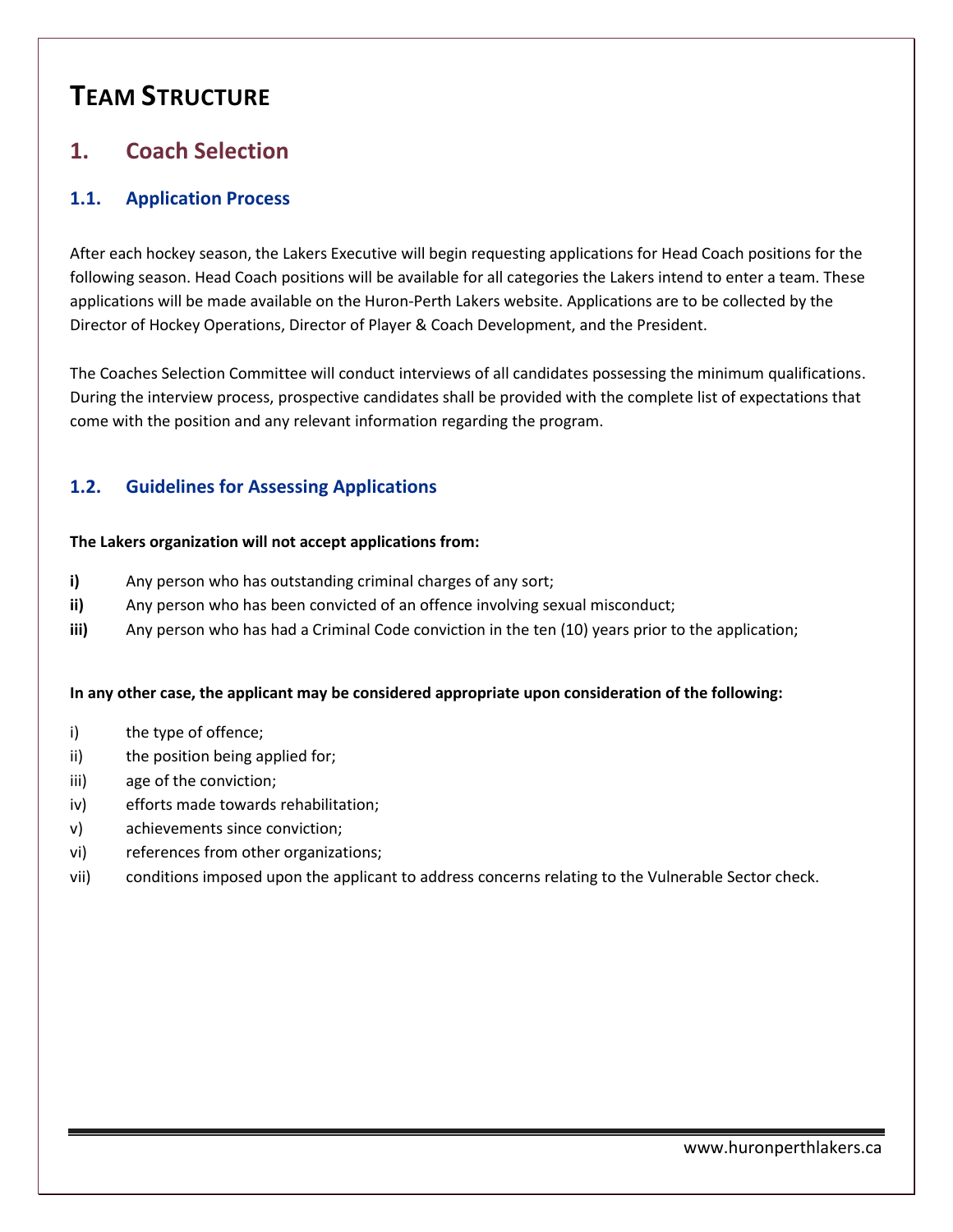### <span id="page-4-0"></span>**1.3. Term Limits**

An individual may only hold the position of Head Coach for the same birth year team for **two (2) consecutive years.**

If an individual has held the position of Head Coach for two (2) consecutive years for the same birth year and the Coaches Selection Committee cannot find a suitable replacement, the Executive may appoint the individual in question for **one (1) additional year.** Any additional term for this individual will be reviewed amongst the Executive on a year-by-year basis.

An individual who has held the position of Head Coach for the same birth year team for two (2) consecutive years is eligible to hold the position of Head Coach (or other bench personnel position) with any team of a different birth year.

### <span id="page-4-1"></span>**1.4. Coaching Appointments**

After the interview process, the Coaches Selection Committee will present a list of recommended candidates for Head Coach positions to the Executive. The Executive will ratify those selections as they see fit.

### <span id="page-4-2"></span>**2. Head Coaches**

### <span id="page-4-3"></span>**2.1. Coaching Philosophy Statement**

Before the commencement of tryouts, all Head Coaches must submit to the Director of Player & Coach Development a written "Coaching Philosophy Statement" for the upcoming season. This statement must respect all Laker's policies and must also detail the Head Coach's approach to items such as ice time, dress codes, tournament plans, and team discipline. The Director of Player & Coach Development, with the support of the Director of Hockey Operations, must approve this statement before publication. Once approved, the statement will be made available to all prospective parents of that team during the tryout process.

### <span id="page-4-4"></span>**2.2. Inaugural Team Meeting**

**After the conclusion of tryouts, the Head Coach shall convene a parent meeting to discuss the following:**

- a) his coaching philosophy;
- b) player expectations;
- c) parent expectations;
- d) team finances and fund-raising opportunities;
- e) appointment of volunteers;
- f) participation in tournaments and exhibition games;
- g) team rules and regulations;
- h) other matters deemed appropriate.
- i) A board member that is a Non-Parent MUST be present at the meeting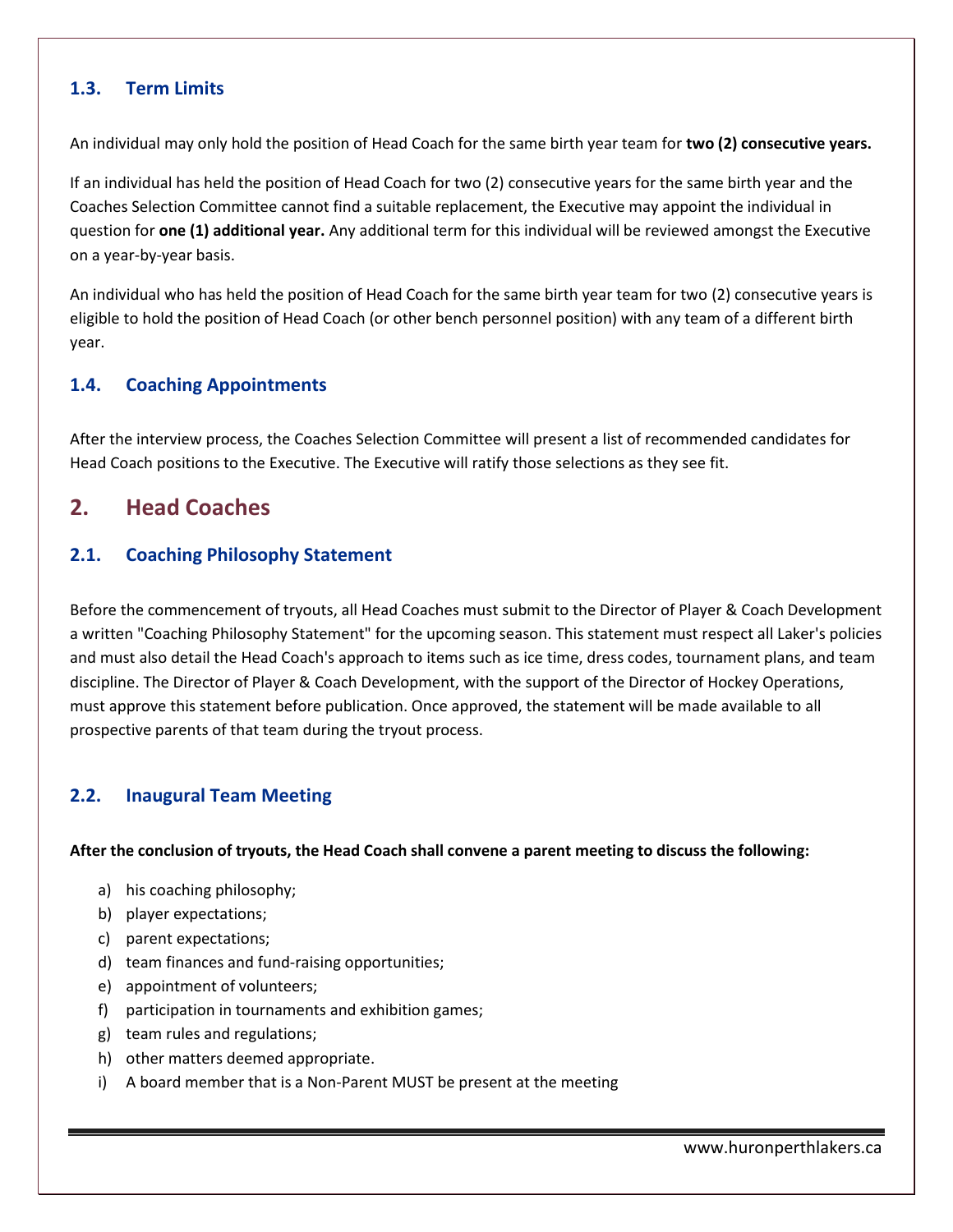### <span id="page-5-0"></span>**2.3. Head Coach's Responsibilities**

The Head Coach will appoint Assistant Coaches, Trainers, Team Manager, Treasurer, Parent Representative and Website Manager **(subject to approval by the Lakers Executive).**

The Head Coach shall develop and implement a program that balances development with a sense of competition and fair play. They will attend all games and practices or appoint a delegate in their absence. They will ensure that players receive fair ice time based on player's ability, attitude, and behaviour.

The Head Coach is responsible for overseeing all team functions both on and off the ice. Day-to-day operations of these functions may be delegated to other team officials subject to his approval. They are responsible for the care and maintenance of all Lakers provided equipment.

While engaged in team functions or acting as a representative of the Lakers, the Head Coach shall adhere to all Policies and Code of Conduct outlined in the Lakers, Alliance, OHF and Hockey Canada Policies.

The Head Coach is responsible for all decisions regarding selection, registration, releases, and affiliation of players **(subject to oversight by the Lakers Executive).**

The Head Coach will attend all coaches' meetings or appoint a delegate in their absence. They agree to co-operate and follow the direction of the Director of Player & Coach Development. They will also follow the advice of the Lakers Executive and provide feedback as it may be necessary.

### <span id="page-5-1"></span>**2.4. Non-Parent Coaching Staff**

Non-Parent coaches make an extraordinary commitment of time, energy, and financial resources for the players on their team. They receive some compensation from the Lakers, but that may not be enough to cover their expenses and mileage. It is reasonable to expect that the parents on the team recognize this commitment and cover any additional expenses related to the team's operations.

### <span id="page-5-2"></span>**2.5. Travel Expense Compensation for Non-Parent Coaching Staff**

**The compensation policy for Non-Parent Coaching Staff for travel is as follows:**

**a) Hotel Accommodations:** The team will pay for a maximum of 2 rooms per night for the non-parent coaching staff at the designated hotel where the team is residing.

**b) Meal Allowance:** The team will pay the lesser of \$20 per meal or \$60 per day in meal allowance for all events requiring travel. Travel is defined as out-of-town games, tournaments, or approved team events.

**c) Team Charters:** The team will pay the non-parent coaching staff's travel expenses if the group travels together. In all other cases, the Mileage Expense Compensation policy outlined below will apply.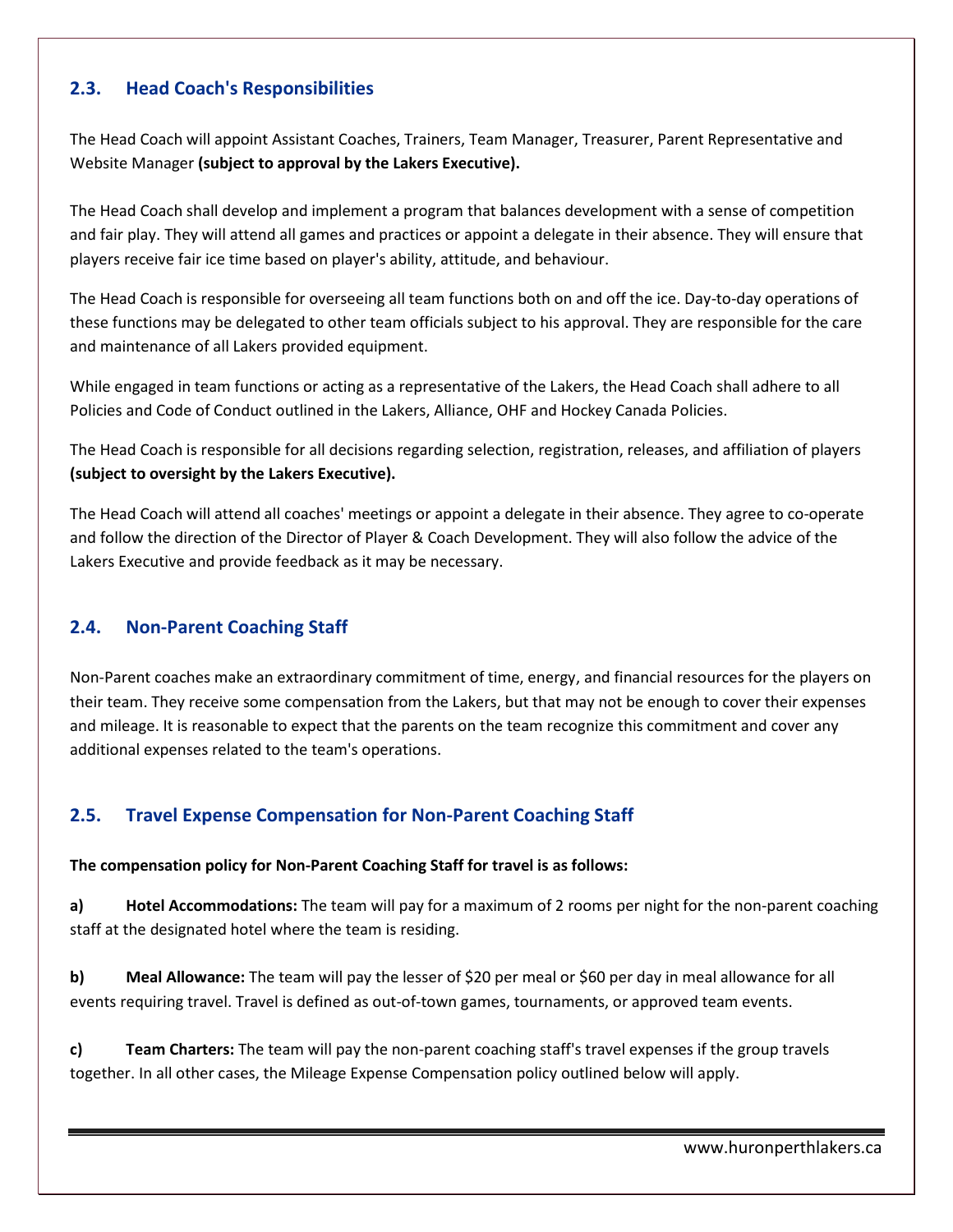### <span id="page-6-0"></span>**2.6. Mileage Expense Compensation for Non-Parent Coaches**

All teams may vote to provide compensation for mileage. This amount should be presented in the team budget, reviewed, and passed with a majority vote on an annual basis at the start of the season. A maximum of two (2) vehicles may be budgeted for Non-Parent Coaches whenever carpooling is not feasible.

# <span id="page-6-1"></span>**3. Team Officials**

At the inaugural team meeting, the Head Coach will convene with all team parents to introduce and select Team Officials for the upcoming season. Each Lakers team shall have qualified and responsible adults (parents or nonparents) to fill the following team official positions:

**Head Coach -** Responsible for all team players and officials **Trainer -** Responsible for the health and safety of all participants **Assistant Coaches -** Provide support to the Head Coach during practices, games, and team functions **Manager -** Responsible for day to day operations of the team, rosters, and game sheets **Treasurer -** Responsible for transparent management of team's operating budget **Parent Rep -** Liaison between the parents and coaches for internal issues or disputes **Website Manager -** Responsible for updating the team portion of the Lakers website

Bench Staff may be comprised of no more than **(7) Approved Team Officials.** Hockey Canada required at least one (1) accredited Trainer, and one (1) certified Coach on the bench for every game.

The total number of Team Officials permitted on a bench during a game is **five (5)**. This includes all coaches, trainers, managers, and team officials. All Bench Staff must have the appropriate certifications and qualifications per Hockey Canada rules and regulations.

**Note: All Team Officials must be approved by the Executive and abide by the Lakers Policies and Code of Conduct.**

# <span id="page-6-2"></span>**4. Vulnerable Sector Checks**

All Bench Staff must submit a Vulnerable Sector check dated within **two (2) years.** This requirement pertains to Bench Staff and any frequent on-ice helpers or persons who will regularly have access to players. Special guests invited by a Lakers coach to interact with the team do not need to provide a Vulnerable Sector check provided they do not have any unsupervised contact with players at any time.

Vulnerable Sector checks must be provided to the Director of Risk Management before the start of each season. Failure to provide this will result in a suspension of duty for that Team Official until such a time where they can provide a Vulnerable Sector check.

**Note: The Association will reimburse team Officials for the cost of Vulnerable Sector checks at its discretion.**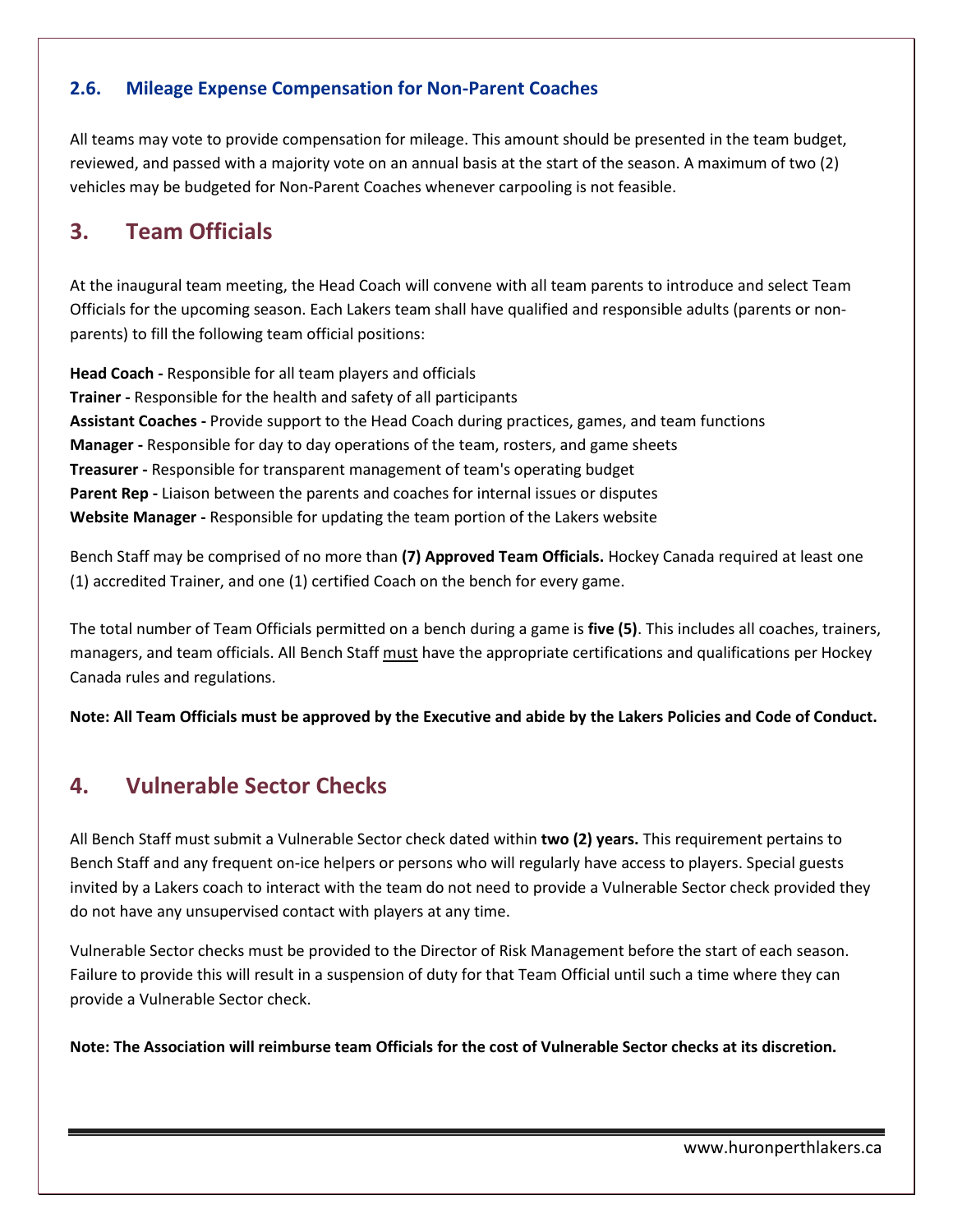# <span id="page-7-0"></span>**5. Trainers**

Each Lakers team Head Coach shall appoint a Trainer **(subject to approval by the Executive).** The Trainer shall maintain their certifications per all Hockey Canada rules and regulations.

#### **The Trainer's duties shall include but are not limited to the following:**

- a) Provide first aid to any injured player and, where appropriate, execute emergency protocols;
- b) Report to the Head Coach and Parents when a severe injury is suspected;
- c) Strictly adhere to the Lakers Concussion and Return to Play Policy;
- d) Maintain current health information forms for all players (including affiliated players);
- e) Maintain a complete supply of first aid materials that shall be readily available at every game and practice;
- f) Complete Alliance injury reports as required.

### <span id="page-7-1"></span>**6. Managers**

Each Lakers team Head Coach shall appoint a Manager at the first inaugural parent meeting. The Manager shall be responsible for the team's day-to-day operations and provide necessary communication to parents regarding all team functions.

#### **The Manager's duties shall include, but are not limited to the following:**

- a) Oversee the registration of all team officials and players with the Lakers Registrar;
- b) Submit an affiliated players list to the Lakers Registrar per Alliance policies;
- c) Organize and arrange travel accommodations for all tournaments and team events.;
- d) Act as a liaison between the Coaching Staff and Executive such as the Scheduler or Alliance Rep;
- e) Submit and maintain required travel permits for exhibition games and tournaments;
- f) Submit and ensure the accuracy of all digital game sheets immediately following each game;
- g) Oversee, with the Team Treasurer, all team finances and fund-raising opportunities;
- h) Oversee, with the Team Website Manager, the updating of relevant team information on the website;
- i) Submit Alliance injury reports with the Alliance Rep when required.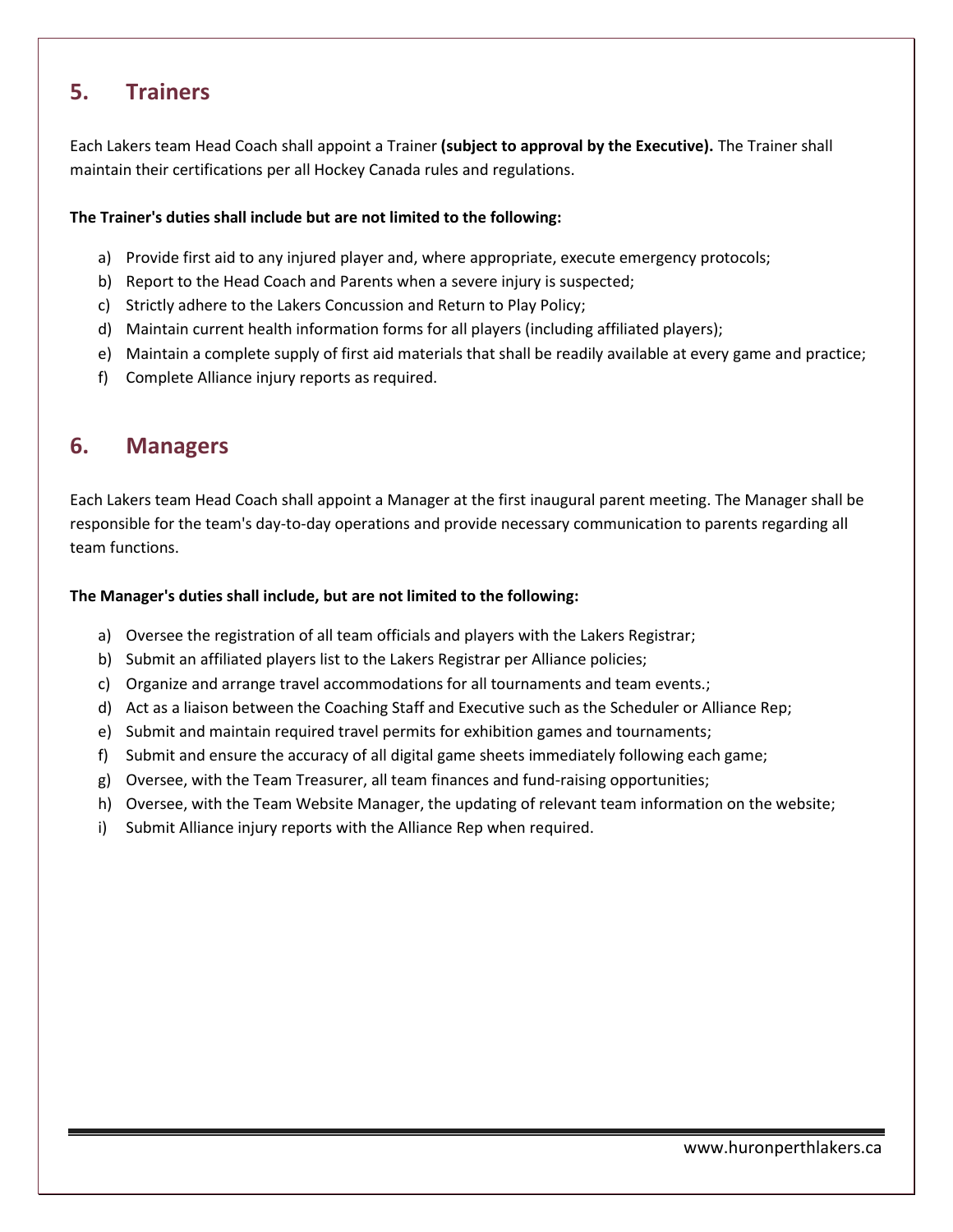# <span id="page-8-0"></span>**7. Treasurer**

Each Lakers team Head Coach shall appoint a Treasurer at the first inaugural parent meeting. This should be someone other than the Manager. The team bank account will require two signing officers who are neither married nor living together. Both signatures shall be required for all cheques and all withdrawals.

#### **The Treasurer's duties shall include, but are not limited to the following:**

- a) Open a bank account in the name of the team and its respective birth year (Huron-Perth Lakers 2006)
- b) Maintain the team budget, which shall be approved and filed with the Lakers Executive;
- c) All cash receipts shall be deposited immediately into the team bank account and shall not be used to pay team expenses before deposit.
- d) The team account deposit book shall identify the source of all deposits;
- e) Payments to referees may be made in cash if the referee signs a written acknowledgment providing their name, the center from which they travelled, the date, and the amount of the cash payment;
- f) A final team financial statement shall be prepared and filed with the Lakers Treasurer at the end of each season.
- g) A copy of this financial statement shall be provided to all the respective Lakers team parents;
- h) All team expenses must be budgeted and approved by a vote amongst the families at the inaugural parent meeting. The family of each player shall have one vote and, on a team consisting of 17 players, a minimum of 13 votes in favour is required for the budget to be approved.

# <span id="page-8-1"></span>**8. Team Website Manager**

Each Lakers team Head Coach shall appoint a Team Website Manager at the first inaugural parent meeting. The Team Website Manager is responsible for ensuring the team's portion of the Lakers website is up to date.

#### **The Team Website Manager's duties shall include, but are not limited to the following:**

- i) Ensuring the Director of Communications has a current list of all team members' email addresses;
- ii) Posting articles and team accomplishments to the designated team page.

#### **Entering the following information on the website:**

- a) Team Staff information
- b) Approved Team Events
- c) Team Sponsor Information
- d) Player Biographies
- e) Tournament Results
- f) Individual Player Sponsors
- g) Tournament Information & Matchups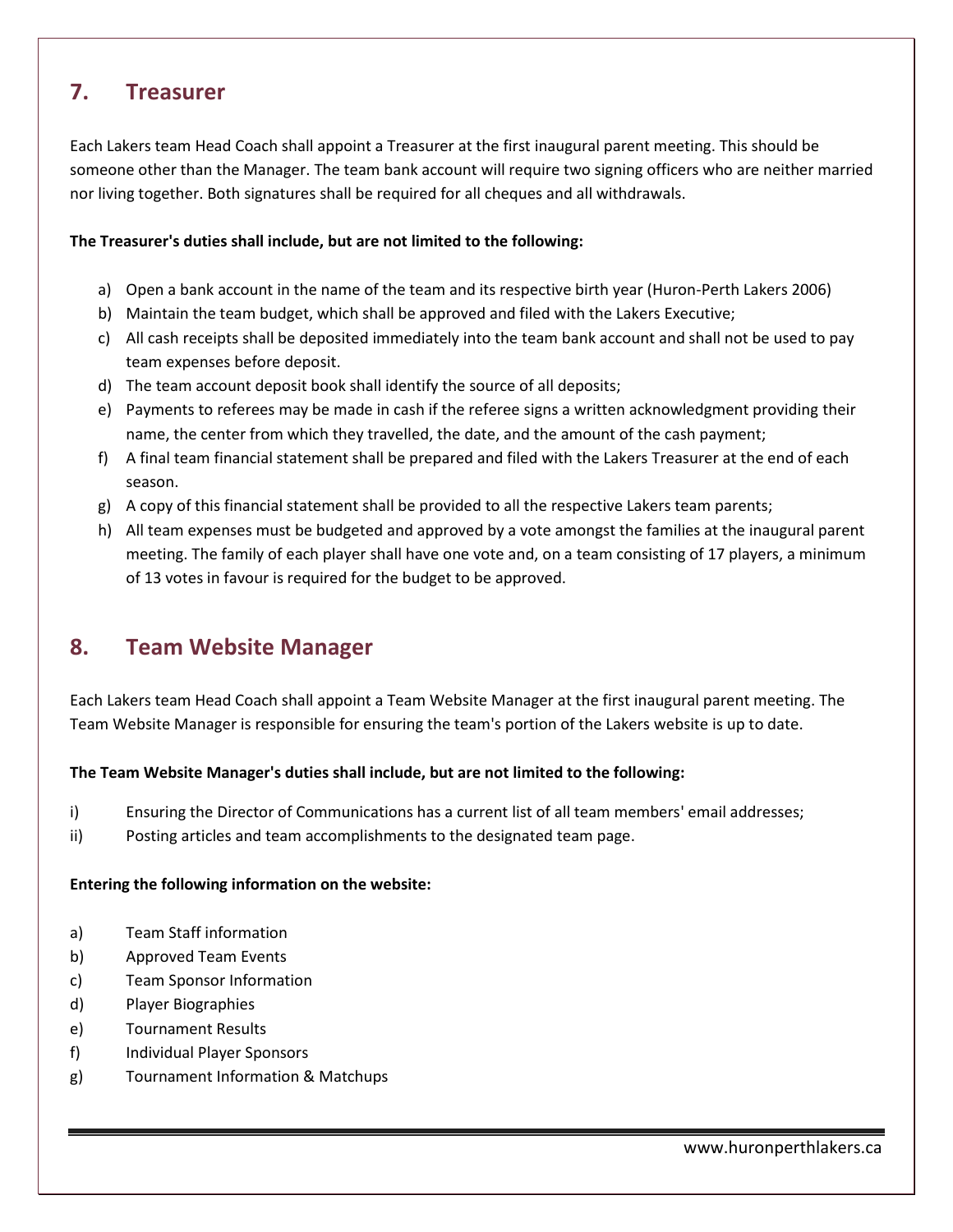# <span id="page-9-0"></span>**9. Parent Reps**

Each Lakers team Head Coach shall appoint a Parent Rep at the inaugural parent meeting. The Parent Rep is the primary liaison between the Parents and Bench Staff. As such, the Parent Rep must be well versed with all Lakers Policies and manage conflict appropriately and impartially. If the Parent Rep cannot obtain a mutual agreement between both parties, they must notify the Director of Hockey Operations for assistance with the issue.

### <span id="page-9-1"></span>**9.1. Parent-Coach Communications**

i) Head Coaches are encouraged to provide clear direction and feedback to players throughout the season. Head Coaches may choose to include parents in such communications as they deem necessary.

ii) Parents who have concerns about a specific issue relating to a game or practice must wait **24 hours** before initiating contact with the Parent Rep or Team Officials. This waiting period is recognized as a "cooling off" period throughout the hockey community, and it allows all parties to view past events with a more reasonable approach.

iii) The "cooling off" period does not apply to potential allegations of misconduct, abuse, or harassment which should be reported immediately to the President and Director of Risk Management.

iv) If a parent wants to pursue a specific issue after the 24 hour waiting period, their first contact shall be with the Parent Rep. This is also how a parent can raise a more general concern with the Head Coach. After receiving and making notes on the parent's concern or complaint, the Parent Rep shall contact the Head Coach to bring forward the issue and receive a response.

v) If the issue is specific to a particular player, the Head Coach and the Parent Rep can decide whether the appropriate response shall come from the Head Coach directly or through the Parent Rep. After the Head Coach communicates his position on the issue, the Parent Rep shall follow up with the concerned parent(s) to determine whether they accept that the solution or corrective measure is acceptable. If the parents and Parent Rep do not believe that the Head Coach's position on the issue is acceptable, the Parent Rep shall refer the matter to the Director of Hockey Operations.

vi) If a concern or complaint regarding a Head Coach is brought to the Parent Rep and the issue is more general in nature, the Parent Rep should consult with the other parents on the team to determine if the issue is widely held. If so, the Head Coach shall be asked by the Parent Rep to respond to the issue by communicating to all parents as a group. If the Parent Rep determines that the Head Coach has failed to provide an acceptable resolution, the Parent Rep shall refer the matter to the Director of Hockey Operations.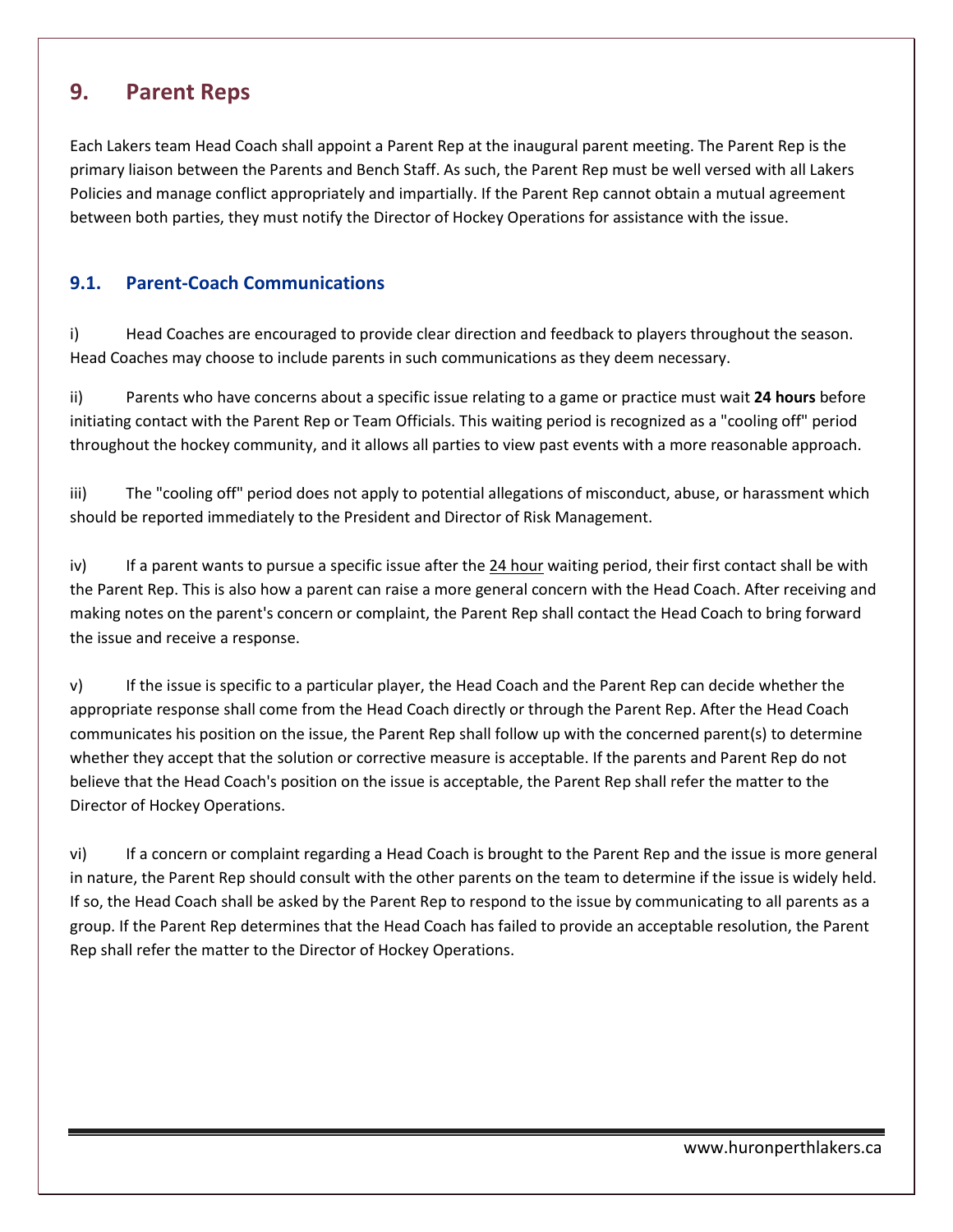# **PLAYER PARTICIPATION**

# <span id="page-10-0"></span>**10. Tryouts**

i) Laker's tryouts are open and do not require an invitation. The Lakers will schedule tryouts for each age category commencing after the OHF approved date. An exhibition game during tryouts shall be considered a tryout for this section.

ii) The on-ice structure of tryouts is left to the discretion of the Head Coach for each age category. The Head Coach may choose to play exhibition games or run skills assessments with their allotted ice.

iii) Any player who is registered before the first scheduled tryout date will be entitled to a minimum of two tryouts before they can be released. Any player who registers after this date can be released after one tryout skate.

iv) All players must register for tryouts using the Registration Form on the Huron-Perth Lakers website. This fee is payable regardless of the number of tryout sessions the player attends. Tryout fees for each age category will be posted annually on the Lakers website.

v) The initial tryout fees allow players who continue to advance through the tryout process to participate in as many evaluations as the Head Coach deems necessary. No further payment will be required.

vi) No player will be allowed to participate in tryouts without a completed and authorized "Permission to Skate" or "OHF AAA F1 Waiver" from their home center.

vii) After the conclusion of tryouts, the Head Coach must submit a "Declaration of Intent to Play" form signed by all players offered a position on the team. This form shall be forwarded to the Lakers Registrar and Director of Hockey Operations. The Head Coach must also submit a list of Team Officials to be approved by the Executive.

**Note: All Team Officials must be approved by the Lakers Executive.**

# <span id="page-10-1"></span>**11. Registration**

The registration of players and team officials is a collaborative process conducted by both the Team Manager and the Lakers Registrar. Team Managers are responsible for getting all necessary documentation to the Lakers Registrar promptly.

### <span id="page-10-2"></span>**11.1 Team Jersey Numbers**

All Lakers players will choose jersey numbers from **2-20.** The Goalies will wear **1 or 31.**

Players returning to play for the same Lakers team may keep the same jersey number (first right of refusal). Players in the U10 age category shall provide a list of 3 preferred numbers to the Head Coach for consideration.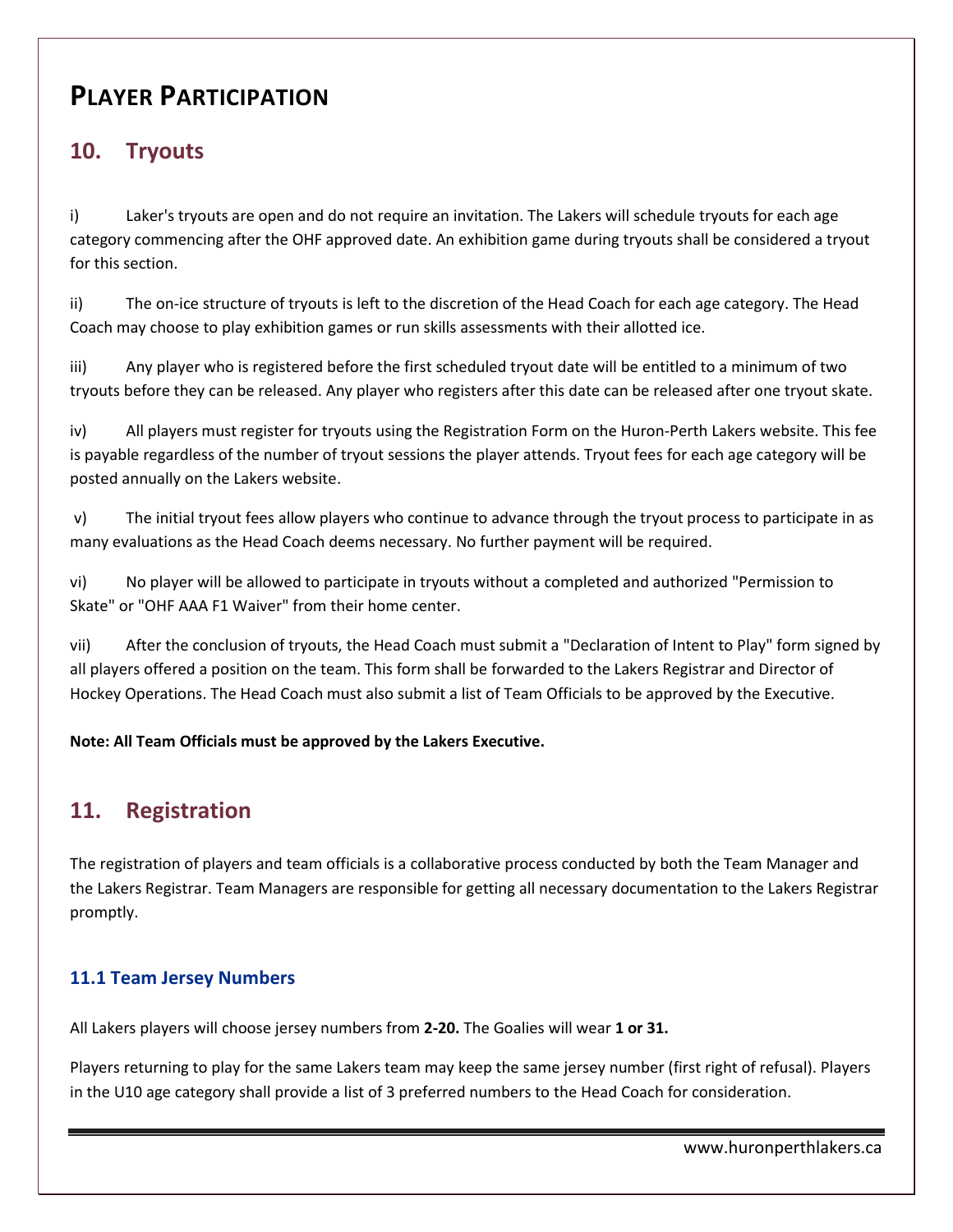# <span id="page-11-0"></span>**12. Player "Playing Up" Policy**

The Association has a **"Playing Up"** Policy for players wishing to participate in an older age category:

i) A player and their parent(s) or legal guardian(s) must provide written notice before the commencement of tryouts that the player wishes to try out for an older age category. This written notice must be given to the Director of Hockey Operations and the President for consideration. Upon receipt, the Director of Hockey Operations or the President will inform the Head Coaches of both teams the players request to try out for the older age category.

ii) Requests to participate in an older age category will only be authorized if that player is assessed to be a "High Impact" player by an independent panel selected by the Executive. The Panel will determine whether the player's development will be more significant by participating in the older age category or intended age category.

iii) The Head Coach of the older age category team must apply for an evaluation of the younger player with the President and Director of Hockey Operations before tryouts. This evaluation policy does not apply when the Lakers provide no appropriate team for the intended age category of the player.

iv) Players must apply for "High Impact" consideration every season and will not be entitled to remain with the older age category team without an assessment each year. Players deemed to be "High Impact" must be top performers in the more senior age category team to be given this consideration.

### **Definitions and Notes:**

**"Older Age Category":** A team for players a year older than a player's birth year. For example, a team for players born in 1998 that a player born in 1999 wishes to try out for.

**"Intended Age Category":** The player's appropriate age category based on their birth year.

**"High Impact":** A player capable of performing at an older age category while being a top performer on the team. For example, a top three (3) forward, top two (2) defenseman, or a number one (1) goaltender.

**Note: Head coaches cannot recruit or influence players from a younger age group to play up a year.**

# <span id="page-11-1"></span>**13. Player "Out of Zone" Policy**

The Association has an "Out of Zone" Policy for "Out of Zone Players" wishing to play for the Lakers Organization.

- a) The Head Coach needs to apply to the Director of Hockey Operations to sign Out of Zone Player(s).
- b) The Head Coach needs to state why an "Out of Zone Player" should take the place of an In Zone Player.

The Director of player and coach development will form a panel and they will make a recommendation to the board and the board will vote to adept or deny the F1's. If a board member has a player in the age group that the F1 player is applying for they will be excluded from the vote.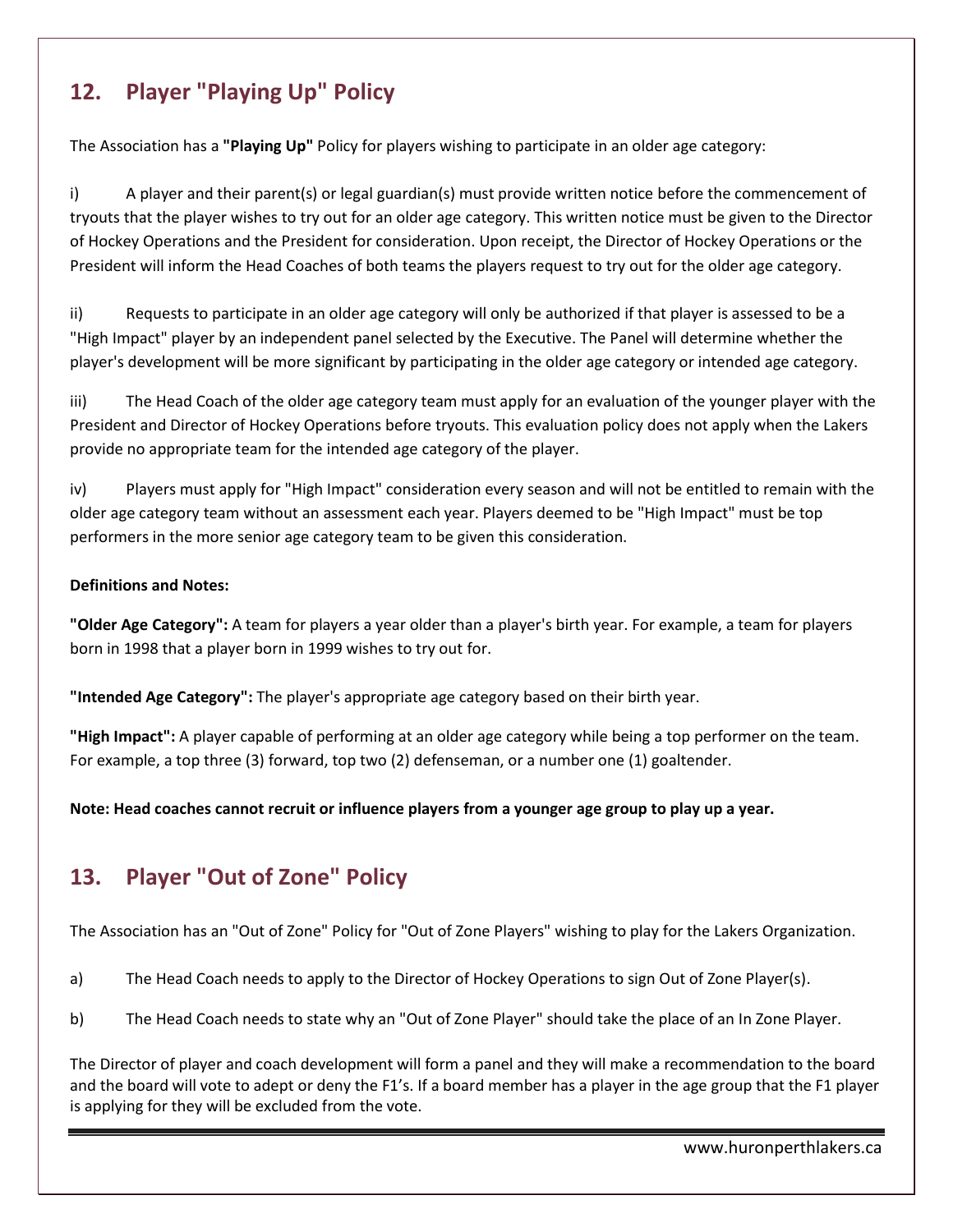# <span id="page-12-0"></span>**14. Fund-raising**

### <span id="page-12-1"></span>**14.1. Team Fundraising Guidelines**

It is expected that Laker's families may wish to raise funds to offset team expenses. Any fund-raising that exceeds team expenses is not permissible. It is important to remember that while fund-raising, players and parents represent the Lakers and should not engage in practices detrimental to the Lakers brand.

All team fund-raising events require approval by the Director of Fundraising and Special Events. All teams must submit a Fund-raising Request form outlining the proposed event before the commencement of such event. This application is available on the Huron-Perth Lakers website and shall include the following:

- **i)** a complete description of the project or event;
- **ii)** commencement and completion dates;
- **iii)** location of the event;
- **iv)** team contact information;
- **vi)** whether a lottery license is required.

### <span id="page-12-2"></span>**14.2. Team Banner and Webpage Advertising**

Proceeds from the Team Banner and Team Webpage Advertising are credited to each player's account. Team Treasurers shall keep a record of all fund-raising and sponsorship income throughout the season. Fund-raising income may never exceed the player's team and registration expenses. If a player quits the team or cannot complete the season, any excess funds will be refunded to the advertisers.

Monies paid for advertisements on the Team Banner or Webpage will not be refunded once completed. Any funds remaining in the player's accounts will be paid out to the appropriate families after the Treasurer completes a final statement at the end of each season.

### <span id="page-12-3"></span>**14.3. Team Sponsorship Opportunities**

Lakers teams may also obtain funds from corporate sponsors to be applied to the entire team. All funds raised as part of a Team Sponsorship shall be distributed equally amongst all players on the team. If a sponsor wishes to support a specific player, all funds raised will go directly to that individual's account to cover their registration and team fees.

**Note: The sponsor must specify whether their sponsorship should apply to the entire team or a specific player.**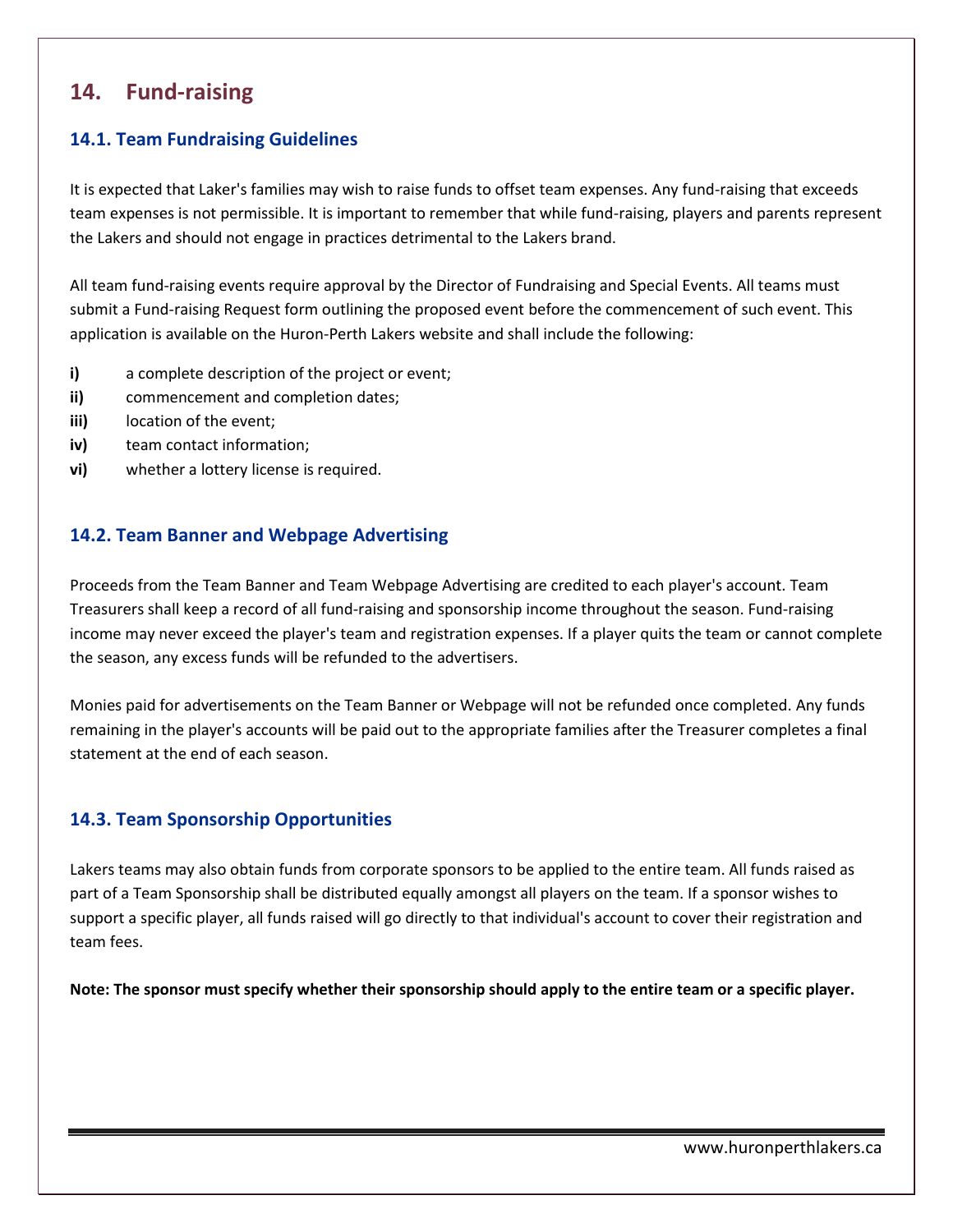### <span id="page-13-0"></span>**14.4. Gifts and Donations**

Lakers teams may accept cash donations and gifts in kind to offset team expenses. Any excess funds must be returned to the donor if a donation is made to offset a specific team activity or expense unless the donor directs otherwise. If the donor does not wish to have the funds returned, the excess funds will be distributed equally amongst all families.

**Note: Gifts and donations may only be used to offset team expenses incurred.**

# <span id="page-13-1"></span>**15. Dress Codes**

All bench personnel are expected to dress for games in a manner that does not detract from the Lakers brand. This may include Laker's branded apparel or formal attire. The Executive must approve all Laker's branded apparel.

Head Coaches may, at their discretion, impose dress codes on players for games. This can include but is not limited to formal dress clothes or Laker's branded apparel such as wind suits. All players must wear Black Helmets, Black or Lakers Gloves, and Black Lakers Pants or Shells. The only exception will be the goaltender's equipment. All players must also carry all gear in Lakers bags.

# <span id="page-13-2"></span>**16. Team Player Numbers and Composition**

Each Lakers team (except for U18) shall consist of fifteen (15) skaters and two (2) goaltenders. Head Coaches may apply to the Executive to have this requirement reconsidered for any reason.

The U18 team shall consist of a maximum of twenty (20) players (including goaltenders).

### <span id="page-13-3"></span>**16.1. Affiliation and Participation of Affiliated Players (APs)**

Teams are expected to affiliate up to nineteen (19) players. These players can consist of non-Lakers players or Lakers players from the age category below. Non-Lakers affiliates must have the same birth year as the Lakers team with whom they are affiliated.

The U10 Lakers entry has no limit on non-Lakers affiliates. Non-Lakers affiliates must have the same birth year as the Lakers team with whom they are affiliated

Before participation, an affiliated player must be registered with the Alliance through the Lakers Registrar. The player must provide a copy of their birth certificate and a signed affiliation form from their home center.

Non-Lakers players cannot be registered as affiliates until their try-outs have been completed and they are carded with an official Hockey Canada team.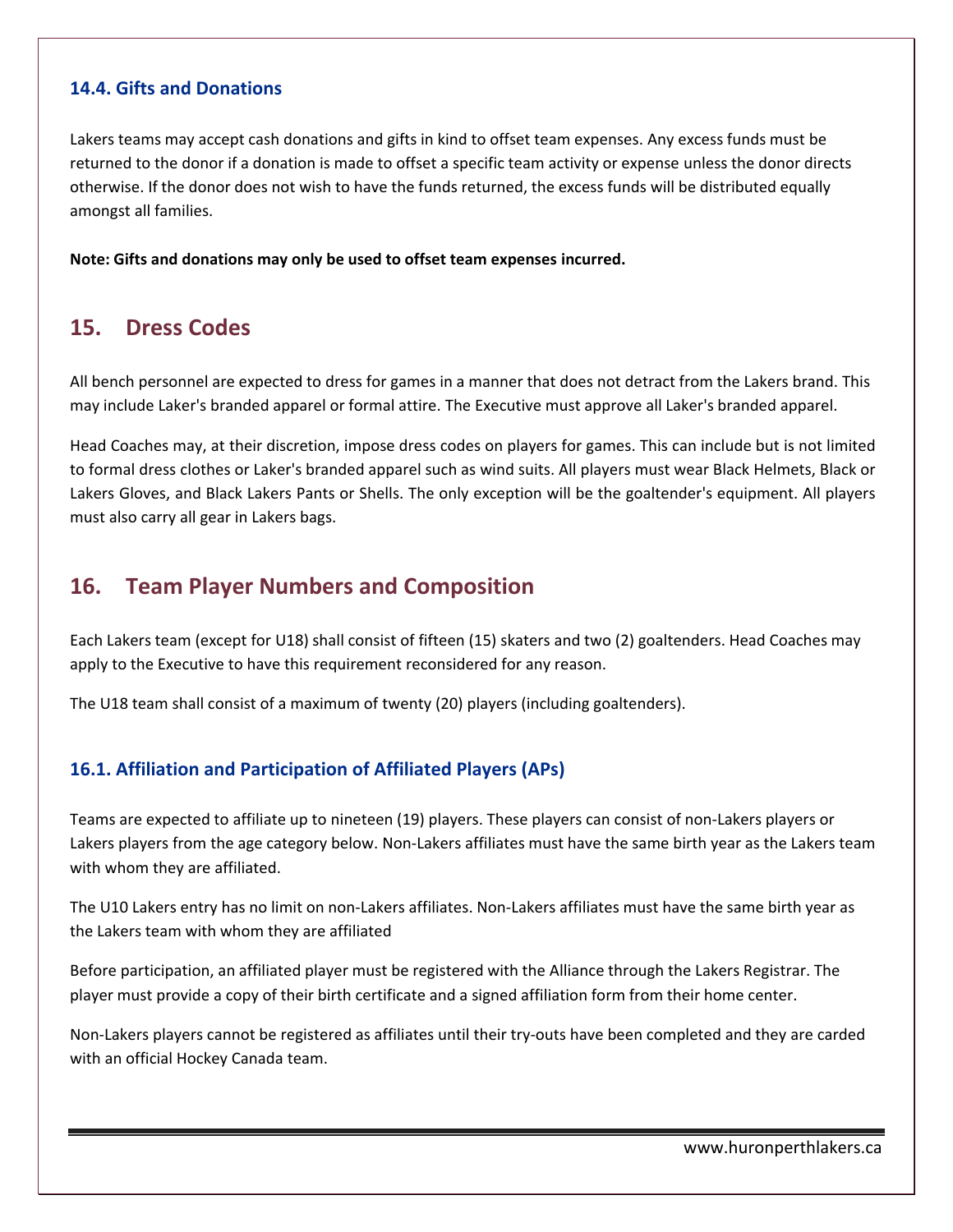Teams may opt to charge affiliates per session, with the revenue going to the team account. This amount may not exceed \$20.00 per session and may include games, tournaments, and practices.

### **Affiliated players may only be used in games if a regular player is:**

- **i)** ill;
- **ii)** injured;
- **iii)** under suspension;
- **iv)** unable to attend because of personal reasons;
- **v)** such other circumstances as approved by the Executive.

# <span id="page-14-0"></span>**16.2. Alliance Handbook – Affiliated Player Rules 20.0**

.1 In any ALLIANCE series, a team from a Centre/Zone may affiliate with nineteen (19) players registered in that centre on ALLIANCE or HC/ALLIANCE Hockey Team Rosters, but not playing in the same series. The affiliated player must be eligible for the team by age but cannot be from any team of a higher category.

.2 A team from a Centre/Zone may affiliate nineteen (19) players from within that Centre/Zone who are registered on an approved electronic roster. Affiliated players must be eligible for the Centre/Zone by residence or home centre. A player is only permitted to participate as an affiliated player with one Minor Hockey team of a higher division or category during the playing season. Before participation as an affiliated player, the player's name must appear on the team's electronic roster filed within the Branch. If a player is released off an affiliated player list, they cannot be assigned to another one in the same season.

.3 All affiliation must comply with Hockey Canada Rule E.

### **NUMBER OF GAMES A PLAYER MAY PLAY IN HIGHER DIVISIONS OR CATEGORIES**

E35. a) A player of a team of a lower Division or Category of the same Club, or an affiliated team, or specifically affiliated player, may affiliate to a team or teams of higher Divisions and Categories at any time, to a maximum of ten (10) games. However, if the player's registered team completes its Regular Season and playoffs before the player's affiliated team or teams, the player may after that affiliate an unlimited number of times.

b) Exhibition or Tournament games, which are not part of regular league games or playoff games, are excluded from the number of games referred to in Regulation E35. a).

### **PLAYDOWN AND PLAYOFF INTERPRETATION AS IT RELATES TO E-35**

ALLIANCE Hockey terminology for participation after League play is Playdowns, where teams compete for an ALLIANCE Hockey, OHF or Provincial Championship. Once defeated from Playdowns, teams compete in what is referred to within ALLIANCE Hockey as Playoffs, and by Hockey Canada's definition, this is referred to as competition that prolongs a team's season. This level of competition, by definition, would be the same as Exhibition or Tournament games and would be excluded from the number of games referred to in Regulation E35. a).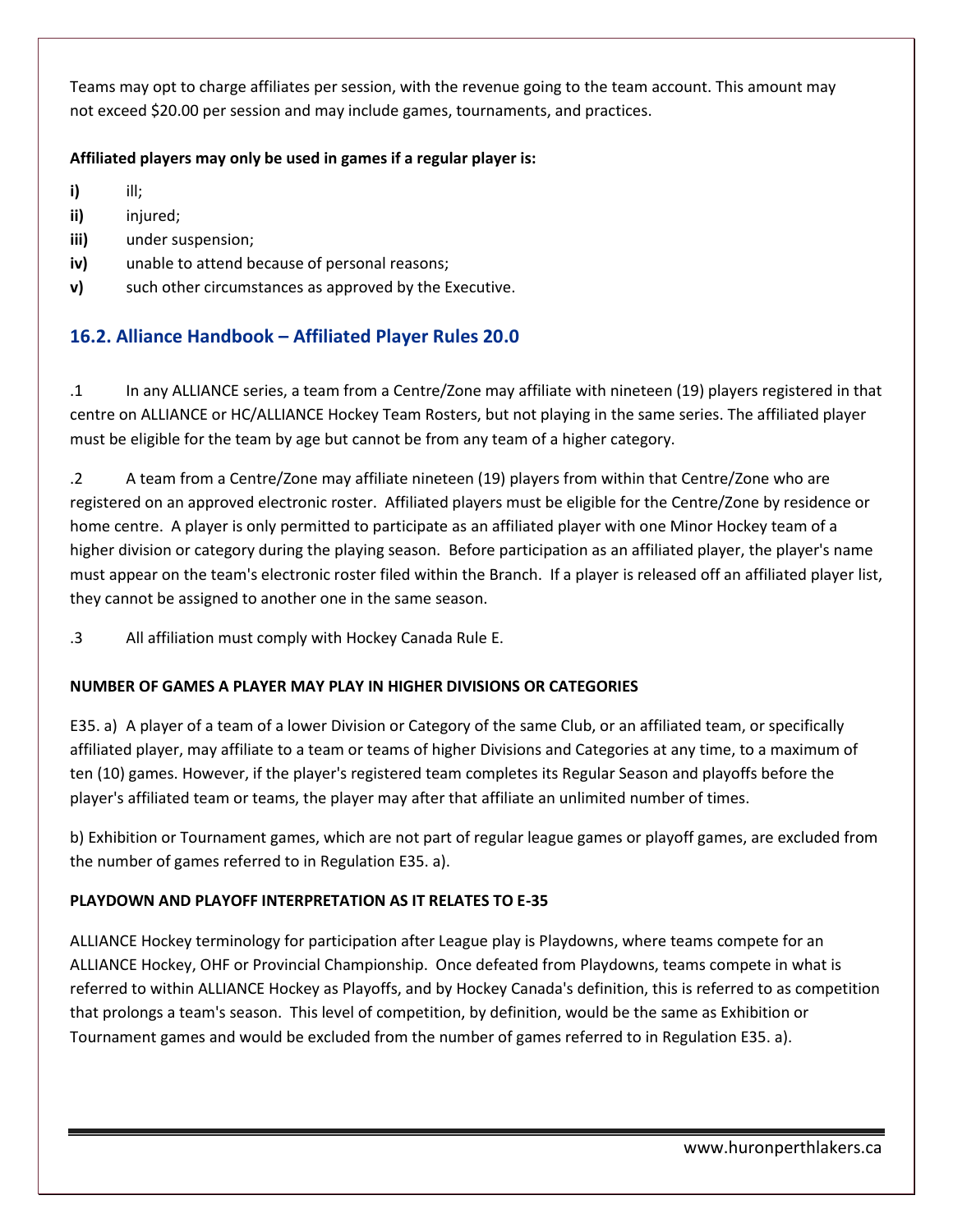An affiliated player that participates on a team that has been eliminated from playdowns is eligible to participate in games that may put the player over the 10-game maximum. The player is still responsible to his carded team for tournament or playoff games but is eligible to affiliate once their Regular Season and Playdowns are complete.

# <span id="page-15-0"></span>**17. Refund Policy**

Any request for a refund must be presented to the Executive for consideration and approval. All refunds will be calculated and provided based on the decision of the Executive and always on an individual basis based on the underlying circumstances.

# **SEASONAL PLAY**

# <span id="page-15-1"></span>**18. Regular Season**

Lakers teams play in the Eastern Division of the Alliance Pavilion AAA league. The regular season consists of approximately 30 to 33 games, depending on the age category. Teams will also participate in both Playdowns and Playoff elimination rounds after the regular season has concluded.

### <span id="page-15-2"></span>**18.1. Game Cancellation Policy**

The Lakers Ice Scheduler can only cancel regular-season games in conference with the Ice Scheduler from the opponent's Association. Weather-related cancellations can only be determined 90 minutes before the expected departure time for the road team. The Ice Scheduler makes the final determination based on safety considerations.

# <span id="page-15-3"></span>**19. Exhibition Games**

Head Coaches may schedule exhibition games at their discretion. Additional exhibition games should not amount to a number that would materially alter the team's regular game-to-practice ratio. Before play, all exhibition games require a travel permit submitted to the Ice Scheduler for approval.

**Note: Any additional fees for exhibition games are to be paid for by the Lakers team participating.**

# <span id="page-15-4"></span>**20. Tournament Limits**

As per Alliance Hockey, teams are permitted a maximum of four (4) tournaments. No tournaments are permitted during the Playdowns or Playoffs. All Lakers teams are required to participate in a minimum of three (3) tournaments each season.

A vote amongst the parents must approve Out-of-province tournaments at the inaugural parent meeting. The family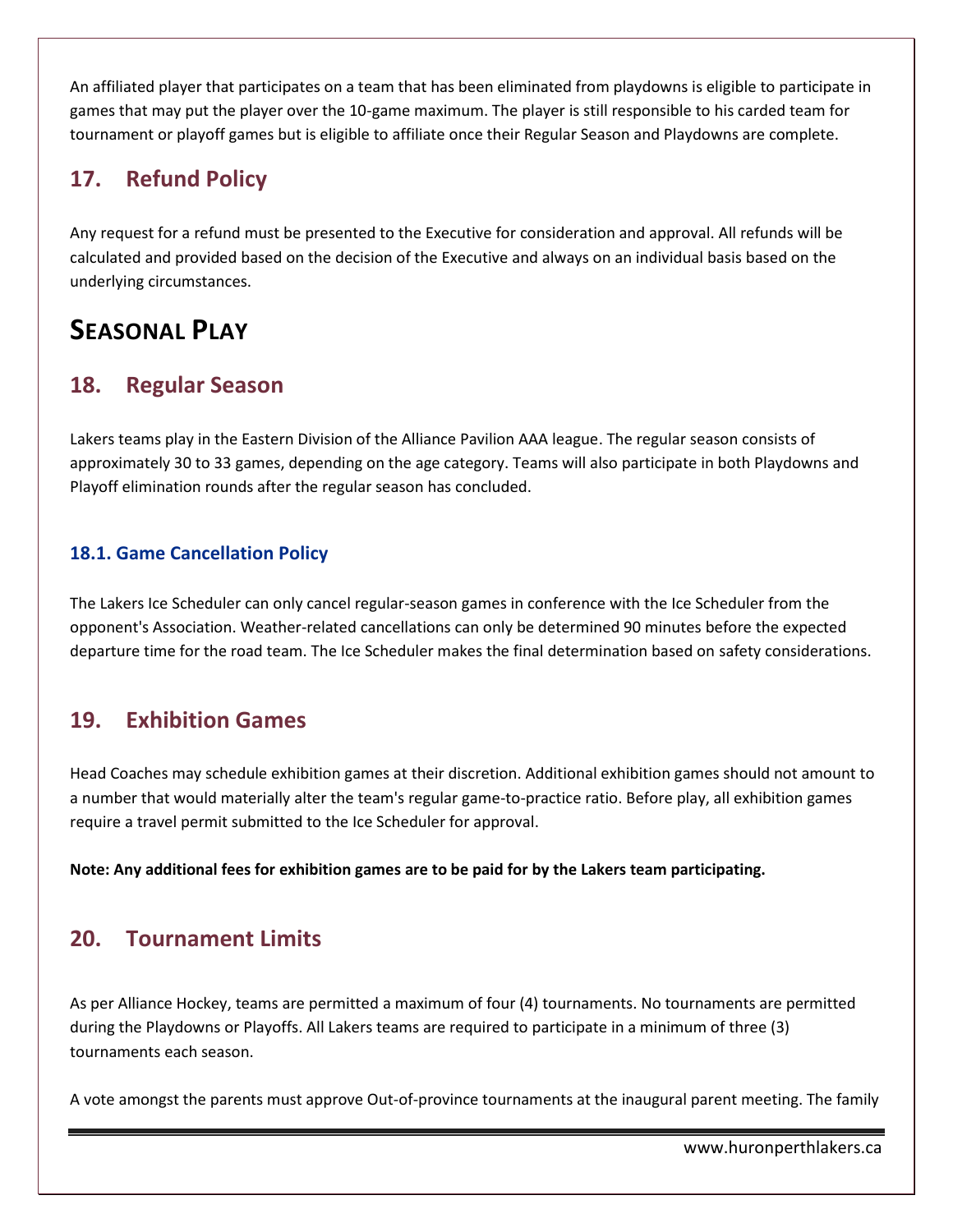of each player shall have one vote and, on a team consisting of 17 players, a minimum of 13 votes in favour is required for the out-of-province tournament to be approved.

# <span id="page-16-0"></span>**21. Spring Hockey**

Players or teams participating in Spring Hockey tournaments shall not be entered under the Laker's name or wear Laker's uniforms. Head coaches shall respect a player's off-season and not demand or infer that participation in spring or summer hockey is mandatory. Participation in summer sports other than hockey is encouraged by the Lakers organization and helps reduce player burnout.

Players participating in non-sanctioned hockey tournaments, such as spring hockey, are not covered by Hockey Canada insurance. It should be clear that such games have no standing regarding suspensions or discipline. The Lakers organization takes no responsibility for any player while participating in non-sanctioned events.

# <span id="page-16-1"></span>**22. Practices**

Each Lakers team is provided on average twelve (12) hours of practice time per month on a pro-rated basis. Head Coaches are expected to use all ice time allotted to their team by the Ice Scheduler.

Practices will continue for teams until such time that their playoff participation is concluded. Teams that have scheduled tournaments after playoffs may be afforded one (1) practice time per week at the discretion of the Ice Scheduler.

### <span id="page-16-2"></span>**22.1. Fitness Testing and Dryland Training**

Lakers teams may conduct Fitness Testing and Dryland Training sessions. The intention to do so should be discussed at the inaugural parent meeting. In either case, the travel load on Laker's families must be taken into consideration. As such, it is recommended that these sessions be held in conjunction with scheduled practices whenever possible.

# <span id="page-16-3"></span>**23. Concussion Policy**

All Team Officials & Parents must adhere to the following policies each season:

### **1. Concussion Code of Conduct**

### **2. Removal & Return To Sport Protocols**

### **3. Rowan's Law Acknowledgement Form**

All Team Officials must sign and complete the forms listed above and designate who will ensure the policies are followed. These forms must be submitted to the Director of Risk Management before the start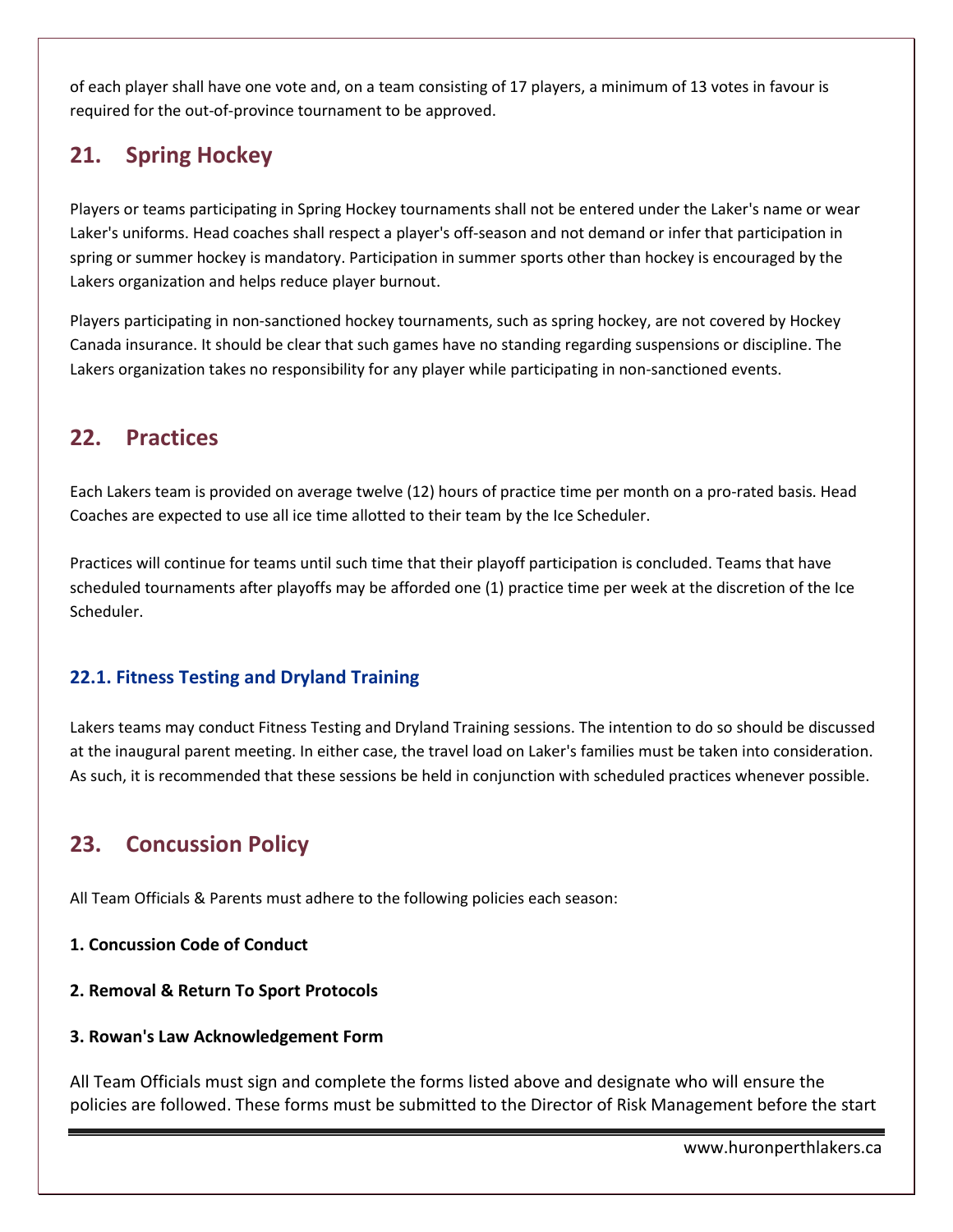of each season.

should be allowed to return to play on the same day as the injury, no matter what the level of play. Proper identification and early management will increase the chance of successful recovery.

Once acute symptoms have improved and the athlete has been medically cleared by a physician, he or she may begin a stepwise progression of activity as outlined below. Each step should take 24 hours, but if any symptoms return, the athlete should drop back to the previous level and try to progress again after a 24 hour period of rest.

For the younger athlete, it is recommended to follow a more prolonged return to play protocol with 48 hours per step. As well, it is suggested that a student athlete needs to return to school successfully before trying to engage in returning to their sport.

### **RETURN TO PLAY PROTOCOL:**

**For all steps: If you experience symptoms, return to rest until symptoms have resolved for 24 hours and then restart at the previous level. If symptoms persist, consult a physician. If you do not experience any increase in symptoms or signs during the activity or for 24-48 hours following, you may proceed to the next step.** 

**Step 1** No Activity (stay at this step until you are symptom free at rest).

**Step 2** Light Aerobic Exercise (Walking, swimming, or stationary cycling - maximum intensity of <70%). No resistance training or weight lifting. Supervised by someone who can monitor for signs and symptoms. Gradual increase in duration/intensity of aerobic exercise if no signs or symptoms in 24 hours.

**Step 3** Sport Specific Exercise (Skating drills in hockey, running drills in soccer. No head impact/jarring activities such as high speed stops or hitting a baseball).

**Step 4** Non-contact Training Drills (Progression to more complex training drills – eg, passing drills. May start progressive resistance training). Medical clearance by a medical professional should be obtained before progressing to Step 5 and 6.

**Step 5** Full Contact Practice (Participate in normal training activities)

**Step 6** Return to Play (Normal game play)

If a team official suspects a concussion has taken place, they must immediately remove the athlete from play and follow the "Removal & Return To Sport" protocols outlined in the Lakers Policies.

The Director of Risk Management must be notified when a player has completed the Return-to-Sport protocols and received medical clearance before returning to play with the team.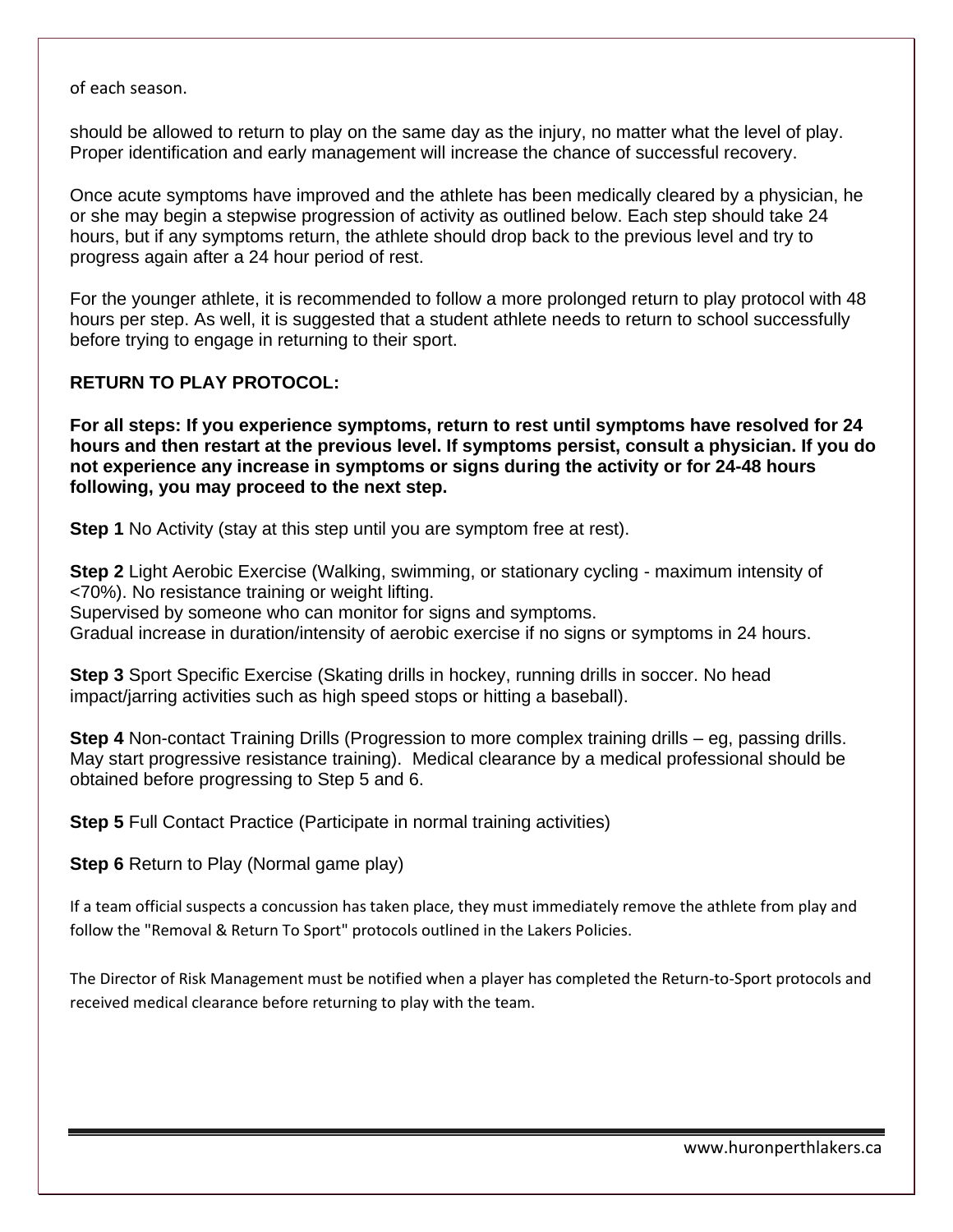# **INDIVIDUAL DISCIPLINE AND PREVENTION POLICIES**

# <span id="page-18-0"></span>**24. Discipline Policy**

### <span id="page-18-1"></span>**24.1. Introduction**

Participation in the activities and administration of the Association brings with it many benefits and privileges. At the same time, members and participants are expected to fulfill specific responsibilities and obligations. These include but are not limited to complying with the Lakers Codes of Conduct, Policies, and Regulations. Persons who violate these standards of conduct may be subject to the disciplinary sanctions outlined in this policy.

### <span id="page-18-2"></span>**24.2. Application**

This policy applies to all members of the Association and all persons participating in activities within the Association. This includes but is not limited to players, parents, coaches, team officials, volunteers, executive members, committee members and administrators.

This policy applies to discipline matters which may arise during all Laker's business, activities, and events, including but not limited to competitions (including exhibition games and tournaments), practices, training camps, meetings and travel associated with these activities.

### <span id="page-18-3"></span>**24.3. Types of Infractions**

Under this policy, two types of infractions may warrant discipline:

**1. Minor Infractions -** These are infractions under the Huron-Perth Lakers Code of Conduct which are not severe but may warrant immediate corrective action as outlined in this policy.

#### **Examples of Minor Infractions:**

- **i)** a single incident of disrespectful, offensive, abusive, profane, racist, or sexist behaviour;
- **ii)** unsportsmanlike conduct such as angry outbursts or arguing;
- **iii)** non-compliance with rules and regulations governing Lakers events.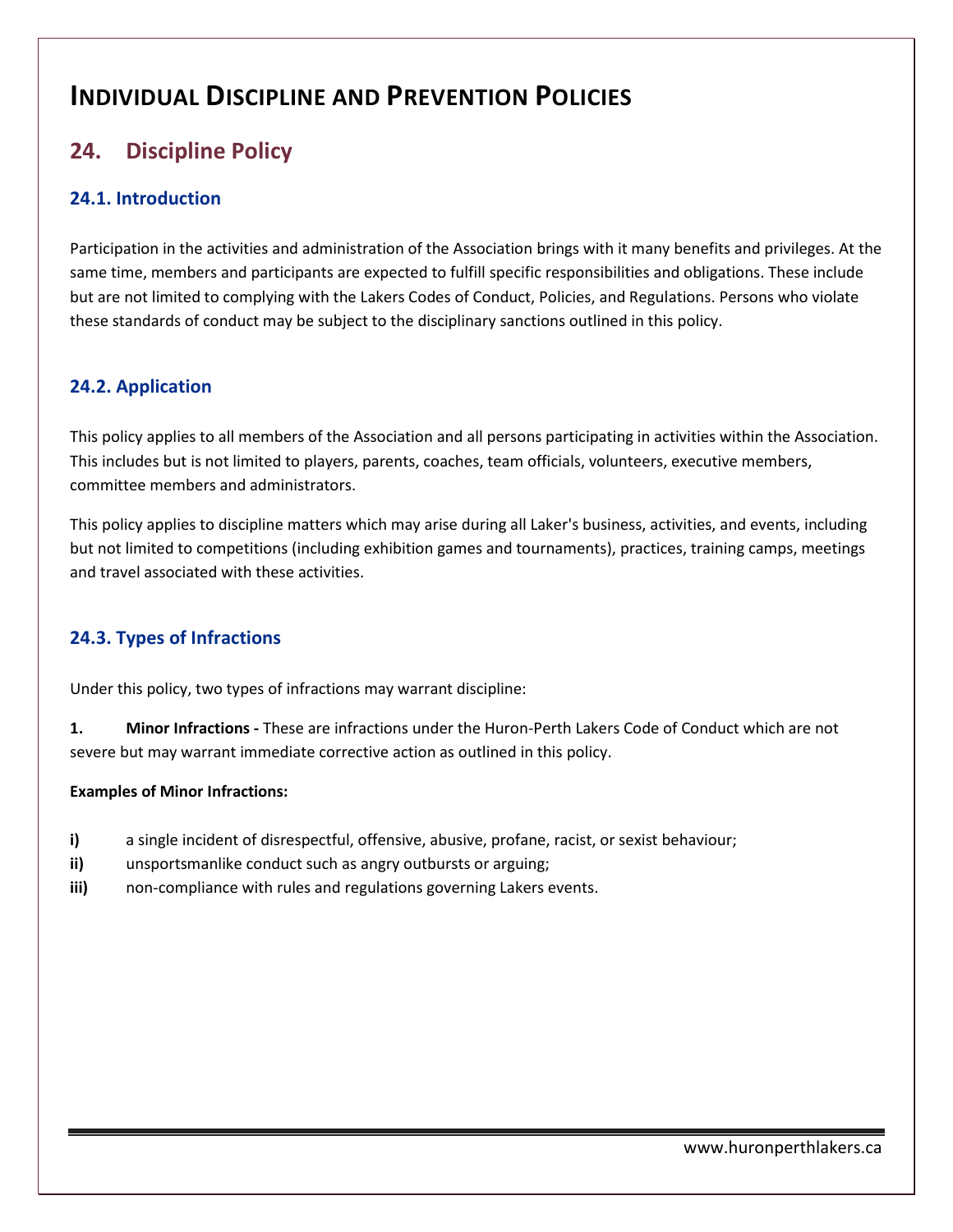**2. Major Infractions -** These are infractions under the Huron-Perth Lakers Code of Conduct which are more severe and may warrant disciplinary action as outlined in this policy.

#### **Examples of Major infractions:**

- **i)** repeated incidents of disrespectful, offensive, abusive, racist, or sexist behaviour;
- **ii)** repeated unsportsmanlike conduct such as angry outbursts or arguing;
- **iii)** pranks, jokes or other activities which endanger the safety of others;
- **iv)** deliberate disregard for the rules and regulations of the Association;
- **v)** conduct which negatively affects the reputation of the Association including the abusive use of alcohol;
- **vi)** any use of alcohol by persons not authorized by law to consume;
- **vii)** use of illicit drugs and narcotics.

### <span id="page-19-0"></span>**24.4. Discipline Procedures for Minor Infractions**

Discipline for these infractions is informal and dealt with quickly by the person having authority over the situation. This may include but not be limited to an Executive Member, Committee Chairperson, Head Coach, or Team Official.

#### **Sanctions for Minor Infractions may include:**

- **i)** verbal reprimand;
- **ii)** written reprimand;
- **iii)** verbal apology by the offender;
- **iv)** written apology by the offender;
- **v)** suspension from team competition for no more than two games.

### <span id="page-19-1"></span>**24.5. Discipline Procedures for Major Infractions**

A complaint alleging a major infraction shall be delivered to the President and Director of Hockey Operations as soon as possible. The President shall form a Committee as required to determine if the complaint will proceed as a Minor Infraction or a Major Infraction.

A Major Infraction occurring within competition may be dealt with immediately by a person in authority, providing the offender is notified of the infraction and given a chance to respond. Sanctions shall be for the duration of the competition only. If further sanctions are required, a hearing shall be held per this section.

### <span id="page-19-2"></span>**24.6. Hearing**

Upon review of the infraction, if the appointed Committee determines a hearing is required, they shall appoint a hearings panel to conduct a hearing per the Abuse and Harassment policy 26.5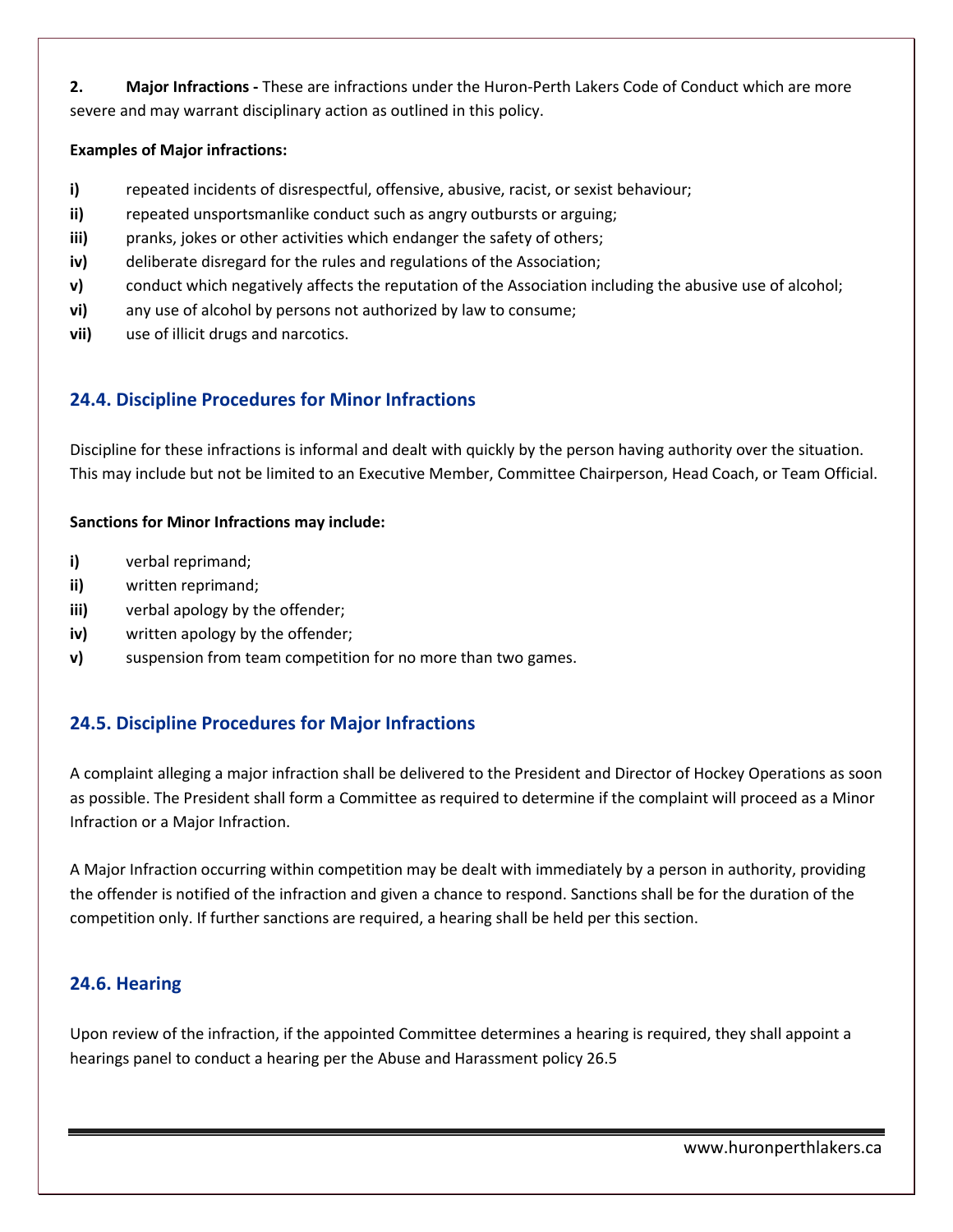### <span id="page-20-0"></span>**24.7. Sanctions for Major Infractions**

- **i)** written reprimand;
- **ii)** written apology by the offender;
- **iii)** suspension for specified Lakers events or competitions;
- **iv)** a monetary penalty;
- **v)** suspension from all Lakers events and competitions;
- **vi)** expulsion from the Lakers Associations;
- **vii)** such other sanctions as deemed appropriate.

# <span id="page-20-1"></span>**25. Player Conduct and Discipline**

From time to time, it may be necessary for a Coach to discipline a player for behaviour during team functions. The purpose of discipline is not just punishment but to modify the player's behaviour. The rehabilitative aspect of discipline is lost if the players and parents are not aware of the broken rules. It is imperative that every Coach has a clearly defined set of team rules and communicates this in the inaugural parent meeting.

#### **The following formal disciplinary steps are recommended:**

#### **1. Verbal Reprimand**

This type of discipline is appropriate for minor incidents and is a first step in correcting problems. The Coach should arrange a meeting with the players, another team staff member, and the player's parents. As the purpose of the discipline is rehabilitative, the meeting should be as positive as possible. The player should be informed of the Coach's concerns, expected future behaviour, and action if the behaviour continues.

#### **2. Benching**

This type of discipline may occur when the player's behaviour continues despite a verbal reprimand or in the case of a severe violation of a team rule. The Coach should ensure that the player knows why they are being benched and what will occur if the behaviour persists. The player's parents should also be informed.

#### **3. Suspension**

With the approval of the Executive, a coach may suspend a player for up to two (2) games. Before imposing this suspension, the coach must arrange a meeting with the player, the player's parents, and a member of the Executive. The player should be informed of the reasoning for the suspension and what will occur if the behaviour persists.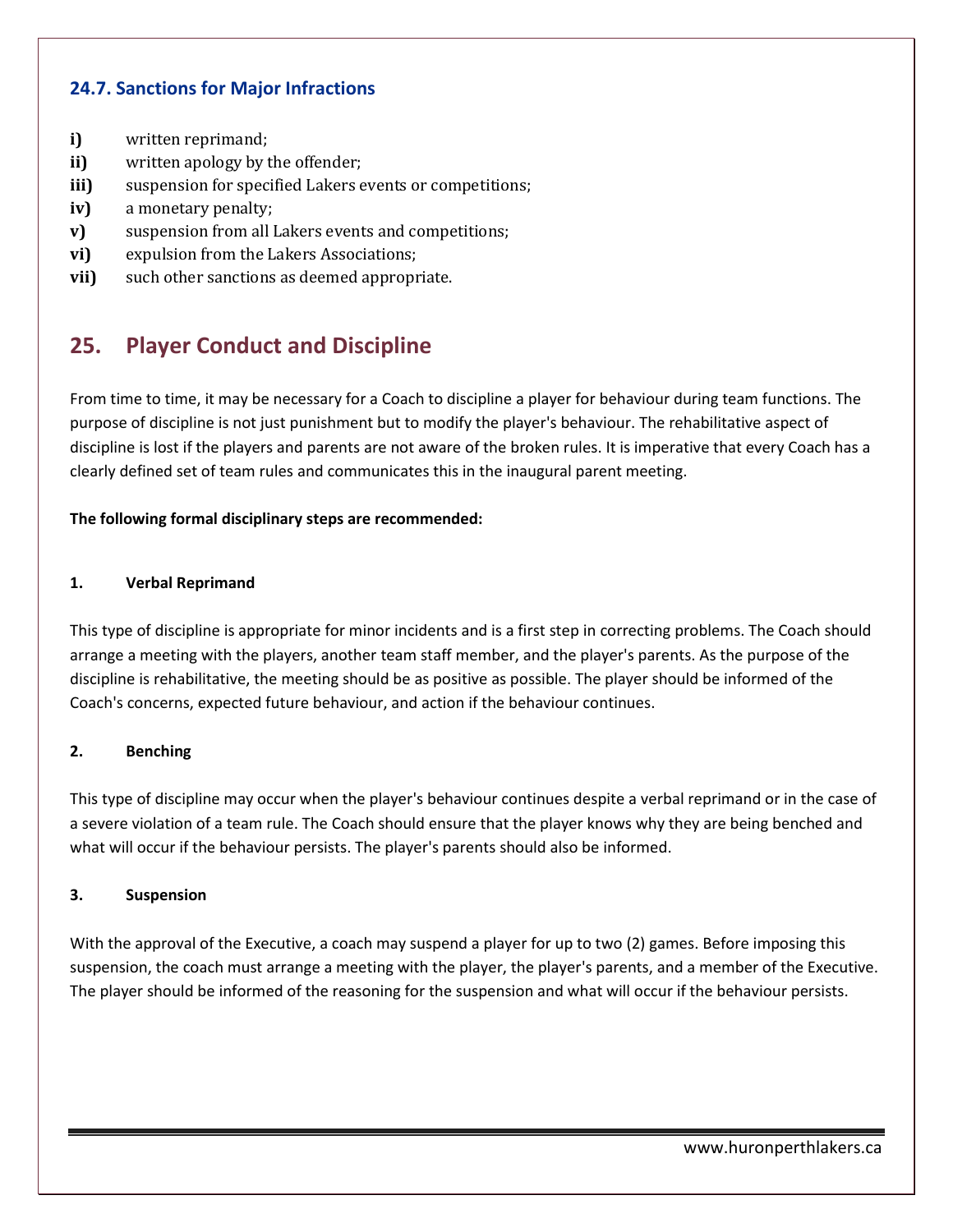#### **4. Removal**

A player may only be removed from a team by the action of the Executive. Such action may only be taken if it is in the best interests of the Association. A Coach may request removal based upon persistent behaviour in the face of progressive discipline or of severe incidents involving violence, abuse, harassment, or criminal activity.

#### **5. Discipline Policy**

No player will be suspended for more than two (2) games or removed from the Association unless given a hearing according to the Discipline Policy or the Abuse and Harassment Policy.

# <span id="page-21-0"></span>**26. Abuse and Harassment Policy**

### <span id="page-21-1"></span>**26.1. Policy Statement**

It is the Policy of the Lakers that there be no harassment, abuse, or bullying of any participant in any of its programs. The Lakers organization expects every coach, team official, executive member, parent, athlete, and volunteer to take reasonable steps to safeguard all participants from these behaviours.

This policy applies to all categories of members in the Lakers organization and all individuals participating in activities of the Lakers. This policy applies to behaviour that may occur during all Laker's business, activities, and events, including but not limited to competitions, team practices, training camps, exhibitions, meetings, and associated travel.

### <span id="page-21-2"></span>**26.2. Definitions**

**Abuse** is any form of physical, emotional or sexual mistreatment or lack of care that causes physical injury or emotional damage to a child. A common characteristic of all forms of abuse against children is an abuse of power or authority or breach of trust. Child Abuse is an issue of child protection. Protection refers to the Children's Aid Society of the country in which the child resides.

**Harassment** is conduct, gestures or comments that are considered insulting, intimidating, humiliating, hurtful, malicious, degrading, or otherwise offensive, and which create a hostile or intimidating environment or negatively affect performance. Harassment must involve discrimination against a person because of their race, ethnic origin, age, religion, family status, sexual orientation, gender, disability, marital status, or pardoned conviction. Harassing behaviours among children less than twelve (12) years of age may be defined as bullying.

**Bullying** is intentionally hurting someone to insult, humiliate, degrade, or exclude them. Bullying can occur between children under the age of twelve (12) years, or it may be behaviour between youths or between adults that is not harassment.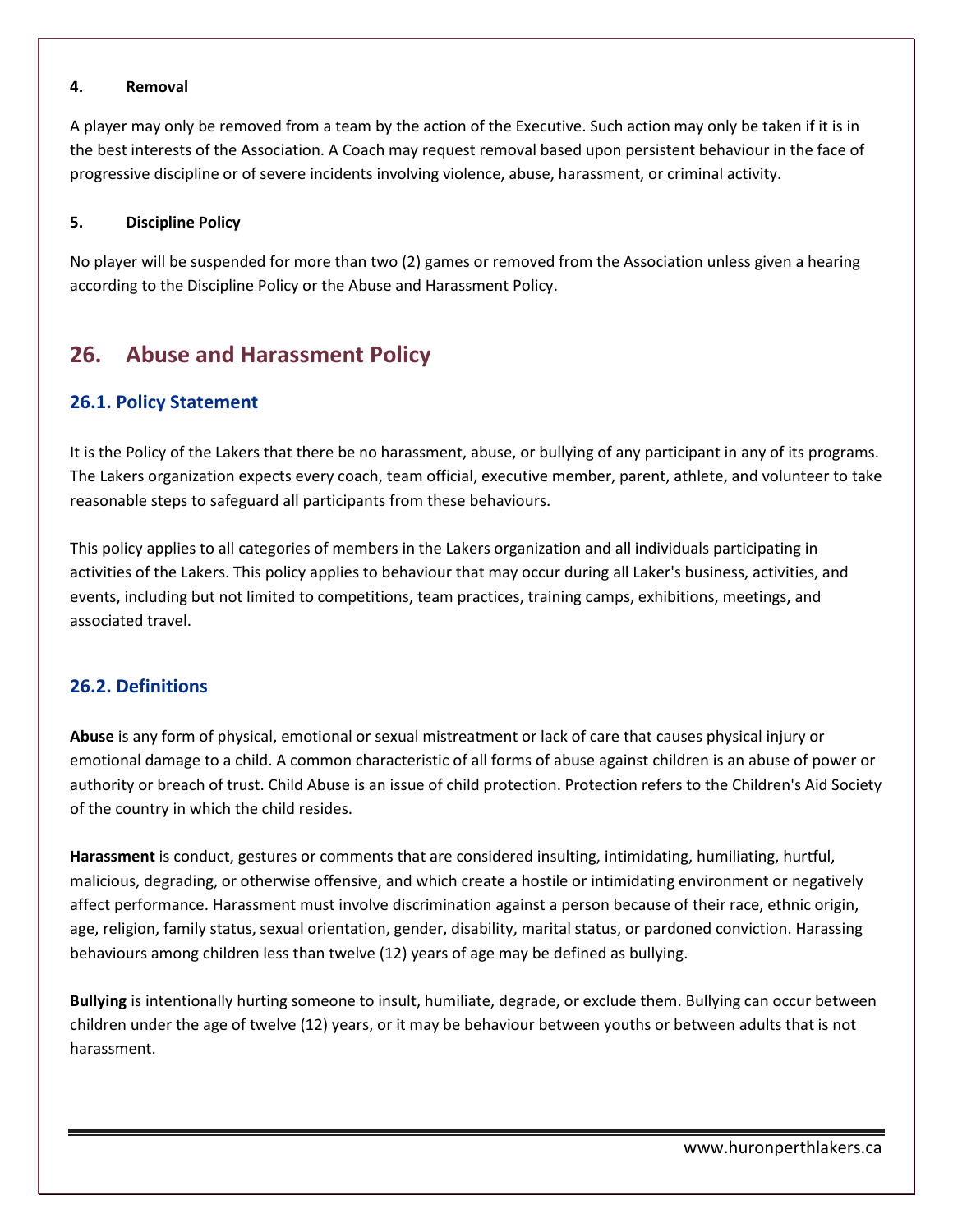**Misconduct** refers to a pattern of behaviour found by a formal or informal process to be contrary to the Huron-Perth Lakers Code of Conduct.

**Child** means a person between the age of 0 and 16 years.

**Youth** means a person between the ages of 16 and 18 years.

**Adult** means a person over the age of 18 years.

### <span id="page-22-0"></span>**26.3. Receiving a Complaint**

A formal written complaint shall be directed to the President of the Association. Upon receipt of the complaint, the President will convene a meeting which will consist of the President, the Director of Hockey Operations, and any person deemed necessary by the President. This Committee will assess the nature of the complaint and determine the appropriate course of conduct.

When it is determined that the complaint alleges abuse of a child participant, there will be no further investigation, and the matter will be referred to the police or the appropriate child protection agency.

#### **The Committee may decline to deal with a complaint if:**

- **i)** it could more appropriately be dealt with under another policy or rule;
- **ii)** it is frivolous, vexatious or made in bad faith;
- **iii)** it is based entirely on occurrences that are more than six (6) months old.

### <span id="page-22-1"></span>**26.4. Investigation**

If the Committee decides that a complaint has merit and requires investigation, the Committee shall appoint an individual to investigate the complaint. For severe matters, the investigator should be an experienced outside professional. The investigator shall investigate promptly and shall submit a report back to the Committee.

Within seven (7) days of receiving the investigator's report, the Committee shall decide if the complaint should be dealt with directly, without a hearing, in which case it shall direct the appropriate response, and the matter shall be concluded. The subject of the complaint shall be fully informed and allowed to respond before the matter being adjourned.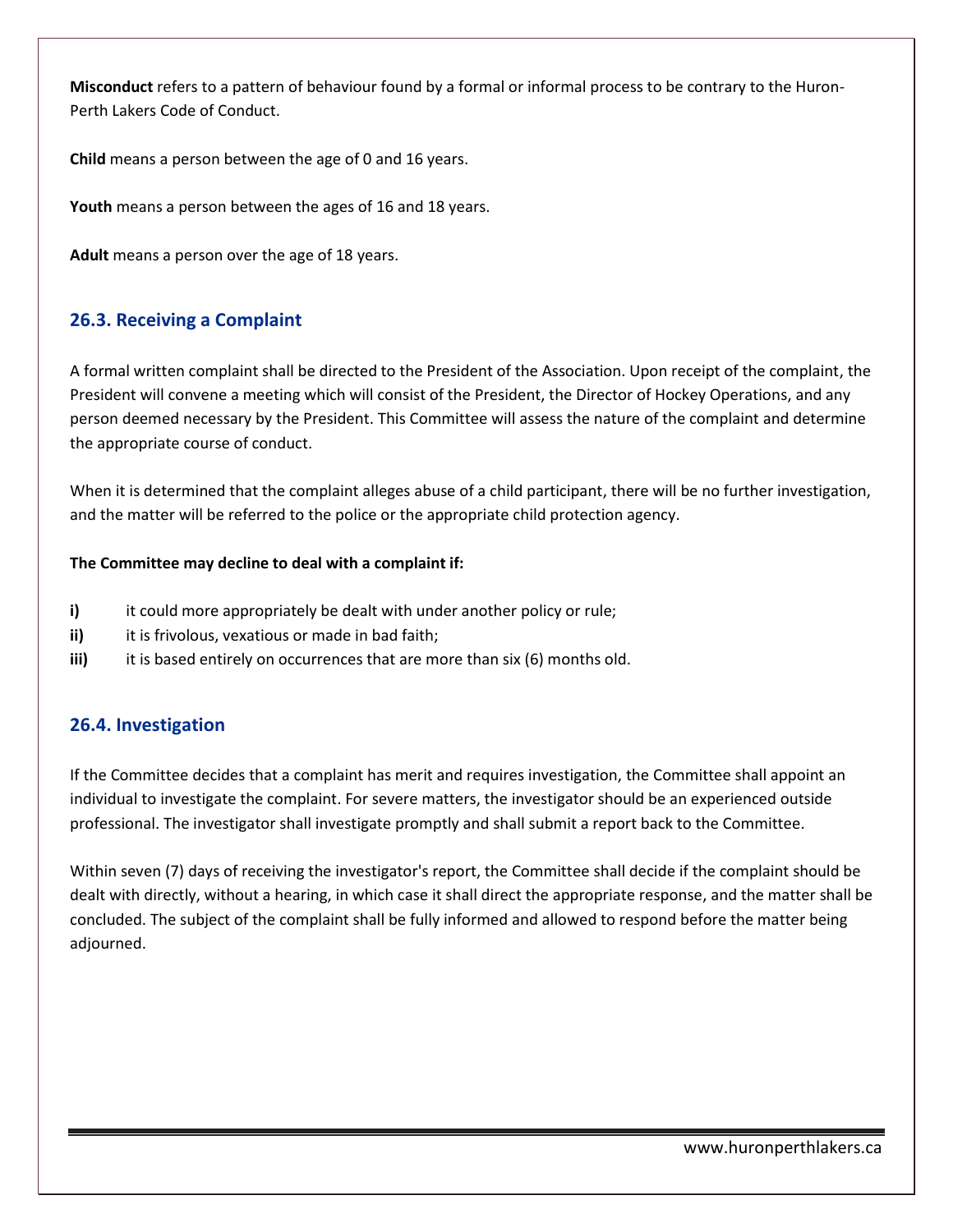### <span id="page-23-0"></span>**26.5. Hearing**

If the Committee decides that the complaint shall be dealt with through a hearing, they shall appoint three (3) individuals to serve as a hearings panel. One of these persons shall be appointed as Chairman, and not more than one Complaint Committee member may be appointed to the hearings panel.

#### **The Panel shall conduct the hearing by such procedures as it sees fit provided that:**

- **i)** all parties shall be given written notification of the date, time, and place of the hearing;
- **ii)** all parties shall receive a copy of the investigator's report;
- **iii)** all parties shall have the right to be present at the hearing.

The Panel shall report its conclusions to the Complaint Committee in writing with a copy given to all involved parties.

#### **The report shall contain the following:**

- **i)** a summary of the facts;
- **ii)** whether the behaviour constitutes harassment, bullying or misconduct;
- **ii)** disciplinary action to be taken.

Nothing in this Policy shall prevent the Complaint Committee from taking immediate, informal, corrective, and appropriate disciplinary action in response to incidents deemed to be minor and not part of a course of conduct.

### <span id="page-23-1"></span>**26.6. Confidentiality**

The Association recognizes the potentially sensitive nature of complaints of this type and will attempt to keep matters relating to a complaint confidential. The right to confidentiality is not absolute and must be balanced against the need to conduct a full and fair investigation, as well as the alleged parties need to know the full extent of the complaint made against them.

### <span id="page-23-2"></span>**26.7. Report to Alliance**

In any case, where disciplinary action is found to be warranted, a report shall be made to the Alliance office detailing the nature of the complaint, the person whom the complaint was made, and the disciplinary action executed.

### <span id="page-23-3"></span>**26.8. Appeals**

Any person subject to disciplinary action has a right to appeal the decision. A Notice of Appeal in writing must be delivered to the President no later than fourteen (14) days after receipt of the decision. The appeal shall contain the reasons for the appeal and why the decision rendered was not deemed acceptable. The appeal shall be conducted by the Lakers Executive as a whole and in such a manner as they may determine necessary.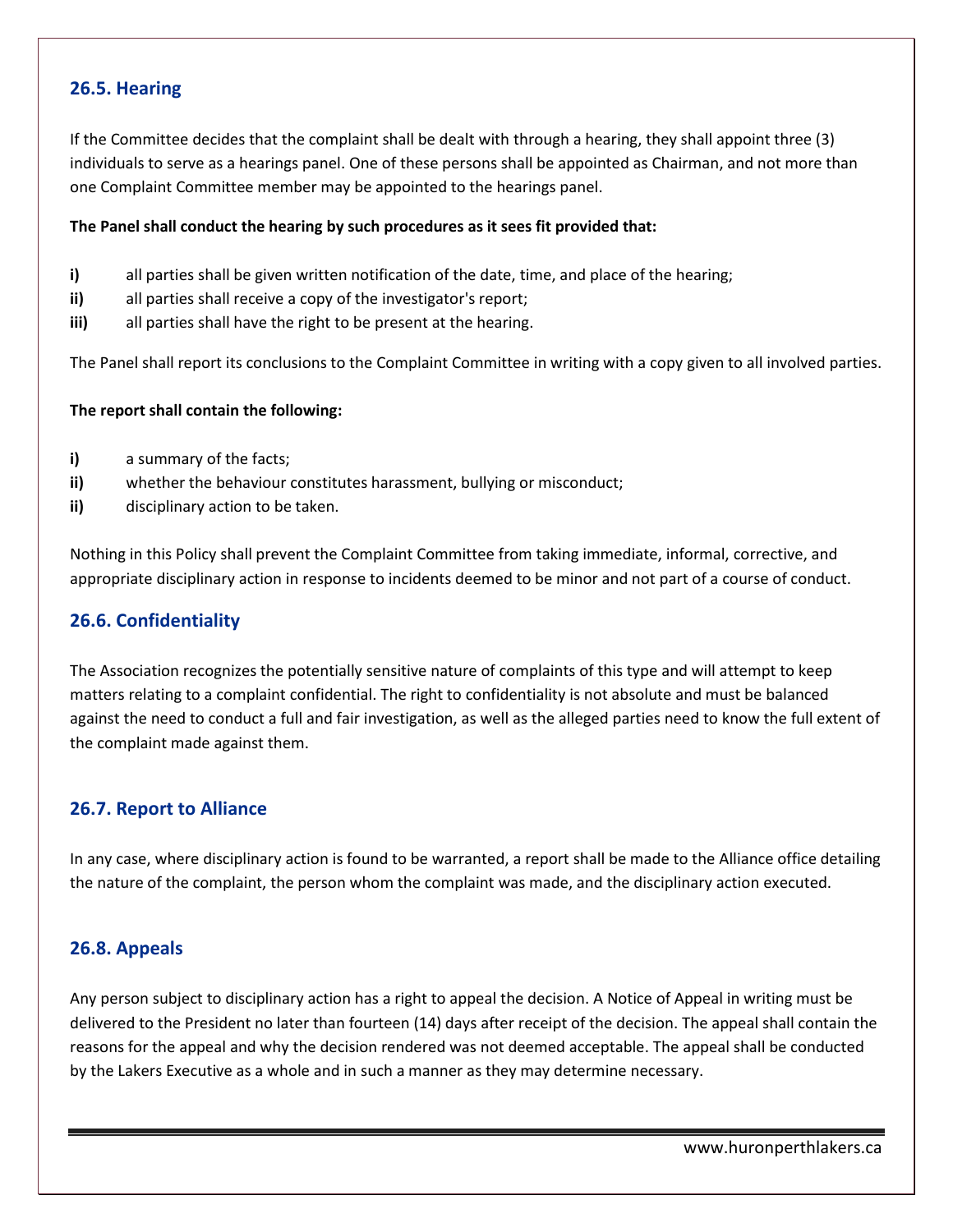# <span id="page-24-0"></span>**27. Blog and Social Media Policy**

#### **Alliance Hockey Blog Internet Policy 17.1**

#### **17.1 Blog Internet Policy**

Members of ALLIANCE Hockey shall refrain from comments or behavior that is disrespectful, offensive, abusive, racist or sexist. In particular,

behavior that constitutes harassment or abuse will not be tolerated and will be dealt with under the ALLIAN CE Harassment, Abuse and Bullying Policy.

"SOCIAL NETWORKING is defined as communicating through on-line communities of people such as, but not limited to, Facebook, Twitter, You Tube, blogging, etc. ALLIANCE Hockey understands the importance of SOCIAL NETWORKING, however, it also allows for inappropriate unsupervised conduct which may be detrimental to the welfare of ALLIANCE Hockey, and the future of ALLIANCE Hockey players.

ALLIANCE Hockey holds the entire ALLIANCE Hockey community, including Executive Members, Managers, Coaches, Trainers, Players, Scouts, Support Staff, on/off-ice Officials and others who participate in SOCIAL NETWORKING to the same standards as it would with all forms of media, including television, radio and print. In appropriate behavior using SOCIAL NETWORKING media will not be tolerated and may result in disciplinary action being taken.

#### **Policy Statement:**

ALLIANCE Hockey considers behaviour that constitutes harassment, abuse or bullying through "Social Networking" an equivalent to an "Intent to Injure" and as such, individuals found in violation of this policy will be subject an immediate 4-game minimum suspension pending an investigation.

Failure to comply with this Code of Conduct may result in disciplinary action in accordance with the Constitutional By-Law of ALLIANCE Hockey including the opportunity to participate in ALLIANCE activities and events both present and in the future.

If complaints are received ALLIANCE Hockey will investigate those complaints and if the investigation process substantiates the complaint the individuals responsible may be subject to suspension. Complaints must be received on the "Complaint Intake Form" in the ALLIANCE Hockey Risk Management and Speak Out Policy Manual, 14.0.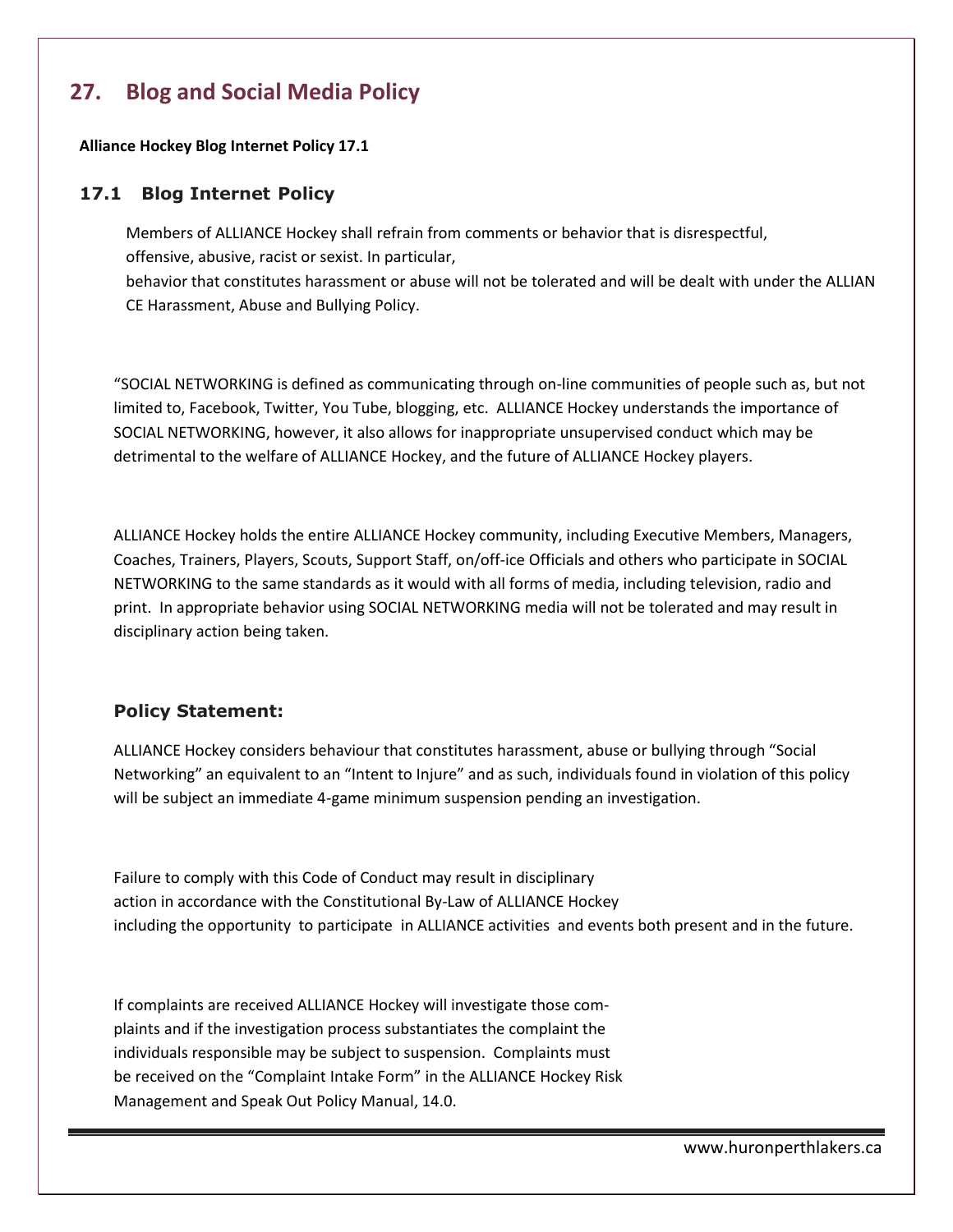#### 17.2 1. **Official Guidelines for Social Media at Minor Hockey Alliance of Ontario (ALLIANCE Hockey).**

1.1 If you're an ALLIANCE HOCKEY employee, volunteer(s) or student intern creating or contributing to blogs, social networks, virtual worlds, or any other kind of social media both on and off www.alliancehockey.com these guidelines are for you. We expect all who participate in social media on behalf of ALLIANCE HOCKEY to be trained, to understand and to follow these guidelines. Failure to do so could put your future participation at risk. These guidelines will continually evolve as new technologies and social networking tools emerge.

2. When you Engage?

2.1 Emerging platforms for online collaboration are fundamentally changing the way we work and participate in hockey activities offering new ways to engage with coaches, officials, players, members, partners, and the world at large. It's a new model for interaction and we believe social computing can help you to build stronger, more successful relationships; it's also a way for you to take part in global conversations related to the work we are doing at ALLIANCE HOCKEY and the things we care about.

2.2 If you participate in social media, please follow these guiding principles:

2.2.1 Stick to your area of expertise and provide unique, individual perspectives on what's going on at ALLIANCE HOCKEY and in the hockey community. 2.2.2 Post meaningful, respectful comments—in other words, no spam and no remarks that are off-topic, offensive or contrary to ALLIANCE HOCKEY codes of conduct.

2.2.3 Always pause and think before posting. That said, reply to comments in a timely manner, when a response is appropriate.

2.2.4 Respect proprietary information and content, and confidentiality.

2.2.5 When disagreeing with others' opinions, keep it appropriate and polite.

3. Rules of Engagement.

3.1 Be transparent.

3.1.1 Your honesty—or dishonesty—will be quickly noticed in the social media environment. If you are blogging about your work or activities at ALLIANCE HOCKEY, use your real name, identify that you work or represent ALLIANCE HOCKEY, and be clear about your role.

3.1.2 If you have a vested interest in something you are discussing, be the first to point it out, transparency is about your identity and relationship to ALLIANCE HOCKEY. You still need to keep confidentiality around proprietary information and content.

3.2 Be judicious.

3.2.1 Ask permission to publish or report on conversations that are meant to be private or internal to ALLIANCE HOCKEY. All statements must be true and not misleading and all claims must be substantiated and approved. Please never comment on anything related to legal matters, litigation, or any parties we are in litigation with without the appropriate approval. Also, be smart about protecting yourself, your privacy, and ALLIANCE HOCKEY'S confidential information. What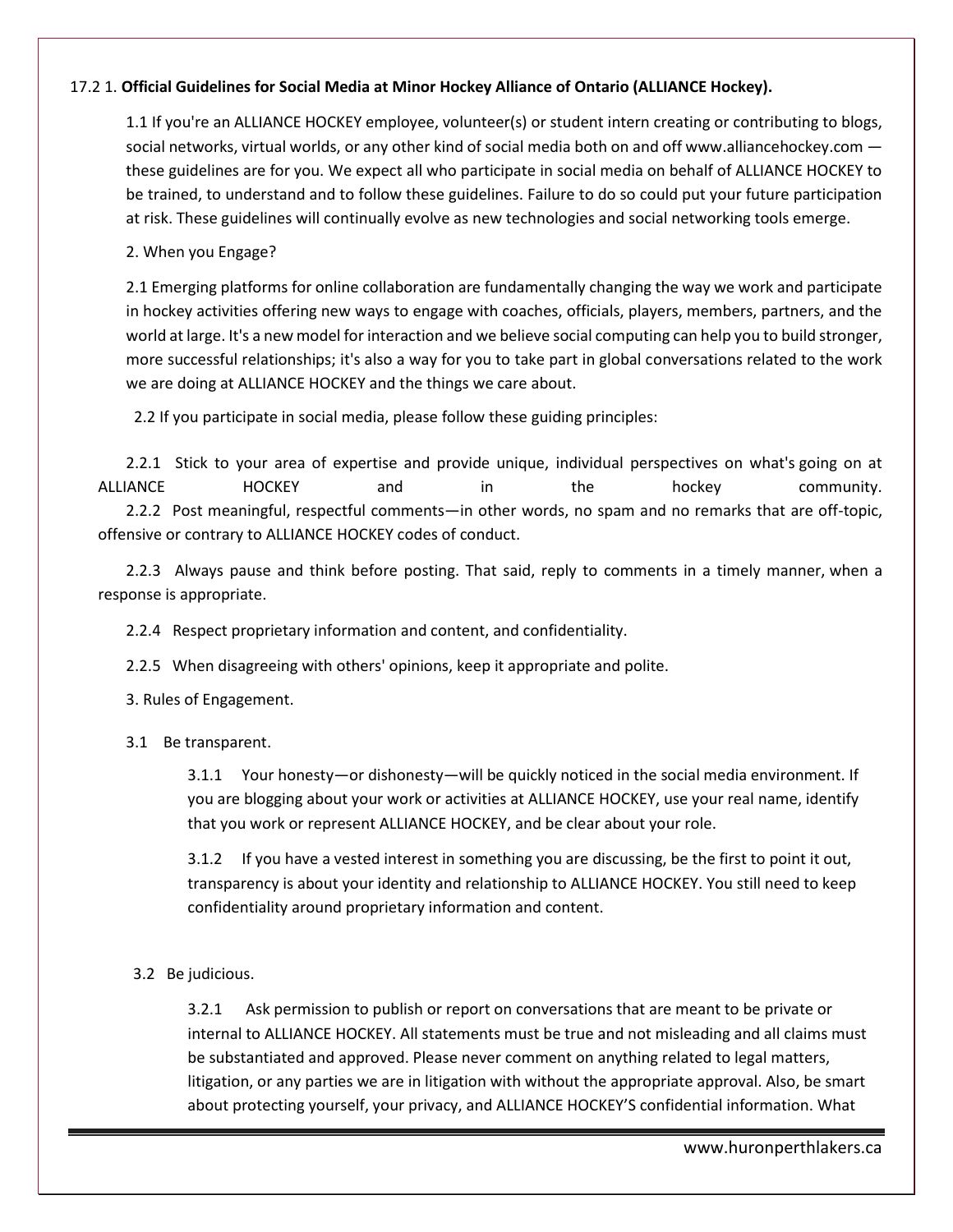you publish is widely accessible and will be around for a long time, so consider the content carefully.

#### 4. Write What you Know.

4.1 Stick to your Expertise.

4.1.1 Make sure you write and post about your areas of expertise, especially as related to ALLIANCE HOCKEY, its programs and services. If you are writing about a topic that ALLIANCE HOCKEY is involved with but you are not the ALLIANCE HOCKEY expert on the topic, you should make this clear to your readers, and write in the first person. If you publish to a website outside of ALLIANCE HOCKEY, please use a disclaimer something like this: "The postings on this site are my own and don't necessarily represent ALLIANCE HOCKEY'S positions, strategies, or opinions." Also, please respect brand, trademark, copyright, fair use, trade secrets, confidentiality, and financial disclosure laws; if you have any questions about these, see the ALLIANCE HOCKEY Executive Director. Remember, you may be personally responsible for your content.

#### 4.2 Perception is reality.

4.2.1 In online social networks, the lines between public and private, personal and professional are blurred. Just by identifying yourself as an ALLIANCE HOCKEY employee or representative, you are creating perceptions about your expertise and about ALLIANCE HOCKEY by our members and the general public and perceptions about you by your colleagues. Be sure that all content associated with you is consistent with your work and activities with ALLIANCE HOCKEY'S values and professional standards.

#### 4.3 It's a conversation.

4.3.1 Talk to your readers like you would talk to real people in professional situations. In other words, avoid overly pedantic or "composed" language. Don't be afraid to bring in your own personality and say what's on your mind, consider content that's open-ended and invites response and encourage comments. You can also broaden the conversation by citing others who are blogging about the same topic and allowing your content to be shared or syndicated.

#### 4.4 Are you adding value?

4.4.1 There are millions of words out there; the best way to get yours read is to write things that people will value. Social communication from ALLIANCE HOCKEY should help our members, partners, and coaches at large; it should be thought-provoking and build a sense of community. If it helps people improve knowledge or skills, solve problems, or understand ALLIANCE HOCKEY better—then it's adding value.

#### 4.5 Your Responsibility:

4.5.1 What you write is ultimately your responsibility. Participation in social computing on behalf of ALLIANCE HOCKEY is not a right but an opportunity, so please treat it seriously and with respect.

4.6 Create some excitement.